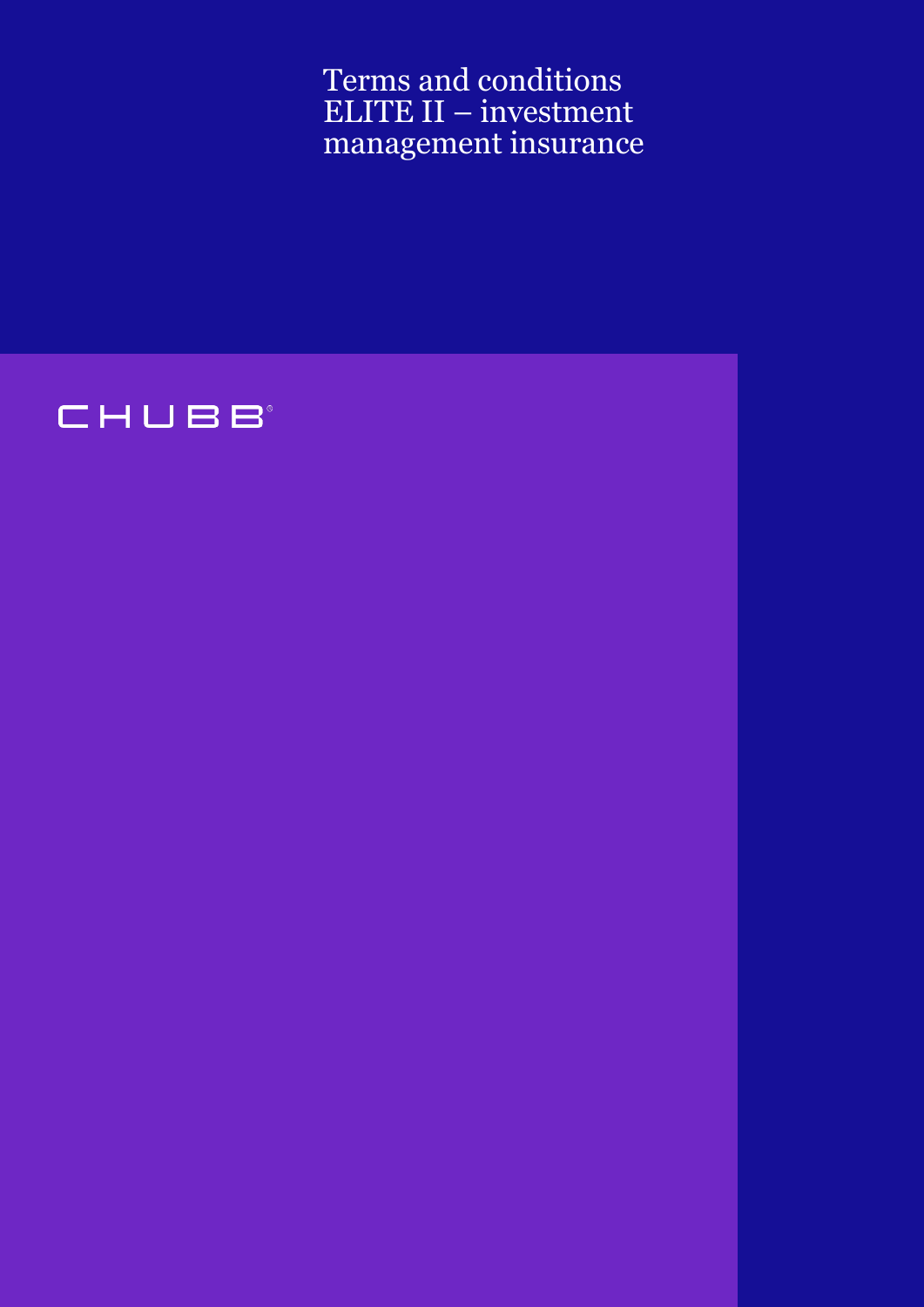# Investment Management Insurance

Relationship of the **Insurer**, the **policyholder** and the **Insured** in connection with investment management insurance is governed by the **Insurance Contract** and by this policy that represents its integral part.

Please, read this insurance policy carefully, above all the provisions that may restrict the insurance coverage.

Words and phrases that appear in **bold** print in this policy have special meanings defined in Article 3. Definitions

# 1. Insuring clauses

This investment management insurance covers the following insured events in the extent and on the conditions specified by the **Insurance Contract** and this policy. If "Not Covered" is shown in the **Insurance Contract** in relation to any Insuring Clause, such Insuring Clause and any reference to it within this policy is deemed to be deleted and such coverage is not afforded

## 1.1 **Directors and Officers Liability**

The **Insurer** will pay to or on behalf of the **Insured Person** all **Loss** resulting from a **Claim** first made against an **Insured Person** during the **Policy Period,** except where the **Insured Organisation** has paid such **Loss**.

## 1.2 **Company Reimbursement**

The **Insurer** will pay to the **Insured Organisation** all **Loss** resulting from a **Claim** first made against an **Insured Person** during the **Policy Period,** for which the **Insured Organisation** has indemnified the **Insured Persons** or which the **Insured Organisation** compensated on behalf of the **Insured Person** to the injured party.

## 1.3 **Professional Indemnity**

The **Insurer** will pay to or on behalf of the **Insured**, all **Loss** arising from a **Claim** first made against the **Insured** in the **Policy Period** for **Wrongful Acts** of the **Insured,** or the conduct of any other person for which the **Insured** is legally responsible, while performing or failing to perform **Investment Services**.

## 1.4 **Crime**

The **Insurer** will indemnify the **Insured Organisation** for all **Loss** sustained at any time resulting directly from any **Wrongful Act**, which **Loss** is first discovered by the **Insured** and notified to the **Insurer** during the **Policy Period**.

Besides the above-mentioned, the **Insurer** shall pay to the **Insured** in relation to Insuring Clauses 1.1, 1.2 and 1.3 also **Defence Costs** in connection with the **Claim**.

# 2. Extensions

Each of the following Extensions automatically applies unless otherwise stated in the **Insurance Contract**. Each of the Extensions is subject to the Insuring Clause in Article 1 above and all other terms, exclusions and conditions, including exclusions and **Limit of Liability** or **Aggregate Limit of Liability** of this policy unless otherwise stated in this Article 2 (see for example Article **Error! Reference source not found.** and **Error! Reference source not found.**).

## **Extensions applicable to all insurance clauses**

#### 2.1 **New Subsidiaries Cover**

a) Automatic Cover for New Subsidiaries

The definition of **Subsidiary** under this policy is extended to include any company, which becomes a **Subsidiary** during the **Policy Period**, provided that:

- i) the new **Subsidiary** does not increase the **Principal Organisation's** total assets by more than twenty percent (20%) based on the **Principal Organisation's** latest audited consolidated financial statements or annual report; and
- ii) the new **Subsidiary** is domiciled outside of the United States of America or its Territories; and
- iii) the new **Subsidiary** is not registered as an Investment Advisor with the US Securities and Exchange Commission; and
- iv) the new **Subsidiary's** business activities are not materially different in their nature to those of the **Principal Organisation**.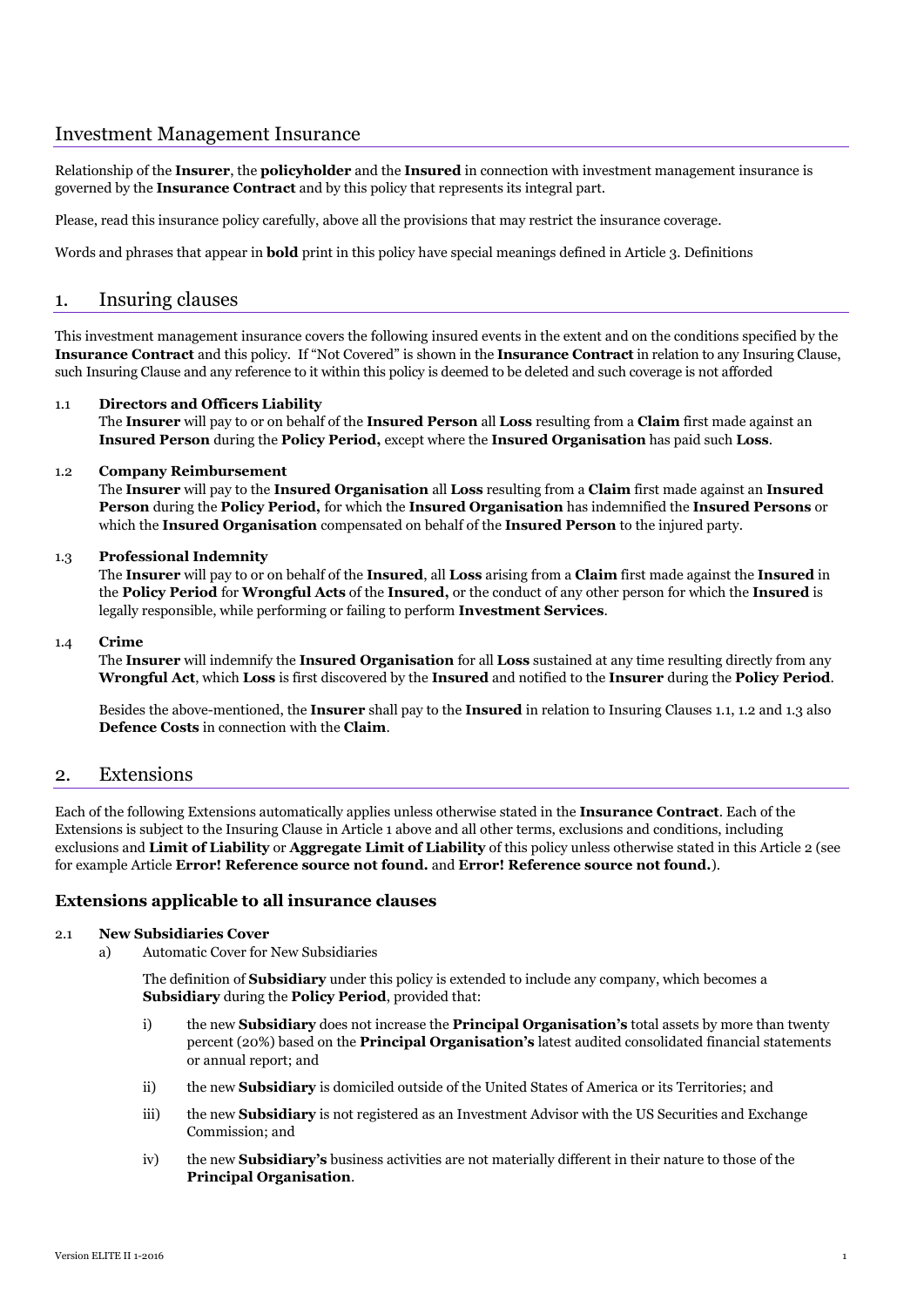Such **Subsidiary** is automatically included into the policy without notification to the **Insurer** or payment of any additional premium.

b) Other Cover for New Subsidiaries

In respect of any new **Subsidiary** falling outside the terms of Extension **Error! Reference source not found.** (a) above, cover will be automatically provided for a period of sixty (60) days from the date of acquisition, incorporation or creation. This automatic cover may be extended beyond the sixty (60) days with the written agreement of the **Insurer** on such terms as the **Insurer** may apply and endorse to the policy.

In respect to Extensions **Error! Reference source not found.**(a) and **Error! Reference source not found.**(b), cover only applies to **Claims** first made, **Investigations** first commenced or (for the purpose of Insuring Clause 1.4) **Loss** first discovered during the **Policy Period** in respect of **Wrongful Acts** and other conduct allegedly committed after the acquisition or creation of the new **Subsidiary**.

a) Optional Cover for Prior Acts Regarding New Subsidiaries

With the agreement of the **Insurer** and on such terms as the **Insurer** may apply, cover under this policy may be extended in respect of any new **Subsidiary** referred to in clauses **Error! Reference source not found.**(a) or **Error! Reference source not found.**(b) above, **Claims** first made, **Investigations** first commenced, or, for the purpose of Insuring Clause 1.4, **Loss** first discovered during the **Policy Period**, in respect of **Wrongful Acts** and other conduct allegedly committed prior to the acquisition, creation or incorporation of such **Subsidiary**.

## 2.2 **New Fund Cover**

a) Automatic Cover for New Funds

Cover under this policy is extended in respect of any **New Fund** that is acquired, created or incorporated during the **Policy Period**, provided that:

- i) the total gross assets under management of the **New Fund** does not exceed the amount stipulated in Item 8 of the **Insurance Contract**; and
- ii) the **New Fund's** investment strategies are not materially different in nature to those of the existing **Funds**.

Such **New Fund** is automatically included into the policy without notification to the **Insurer** or payment of any additional premium.

b) Other Cover for New Funds

In respect of any newly acquired, created or incorporated **New Fund** falling outside the terms of Extension **Error! Reference source not found.**(a) above, cover will be automatically provided for a period of 60 days from the date of acquisition or creation. This automatic cover may be extended beyond the 60 days with the written agreement of the **Insurer** on such terms as the **Insurer** may apply and endorse to the policy.

In respect to Extensions **Error! Reference source not found.**(a) and **Error! Reference source not found.**(b), cover will only apply to **Claims** first made, **Investigations** first commenced, or (for the purpose of Insuring Clause **Error! Reference source not found.**) **Loss** first discovered during the **Policy Period**, in respect of **Wrongful Acts** and other conduct allegedly committed after the acquisition or creation of the **New Fund**.

#### 2.3 **Automatic Run Off Cover for Funds and Subsidiaries**

In the event of the sale, transfer, disposal or dissolution of any **Fund** or any **Subsidiary** prior to or during the **Policy Period**, the **Insurer** will pay all **Loss** for any **Wrongful Act** or conduct in respect of that **Subsidiary** or **Fund** committed prior to the sale, transfer, disposal or dissolution of the **Fund** or the **Subsidiary** (this does not, however, affect exclusion under Article 4.1 below).

#### 2.4 **Reinstatement of Limit if a Recovery**

In accordance with Insuring Clauses **Error! Reference source not found.**, **Error! Reference source not found.**, **Error! Reference source not found.** and **Error! Reference source not found.** , any amounts recovered by the **Insurer** (net of the **Insurer**'s reasonable expenses associated with such recovery) following a paid **Claim**, or (for the purpose of Insuring Clause 1.4) a paid **Loss**, shall proportionally reduce the impairment of the **Aggregate Limit of Liability**, applicable **Limit of Liability** and potentially also to any applicable sublimits.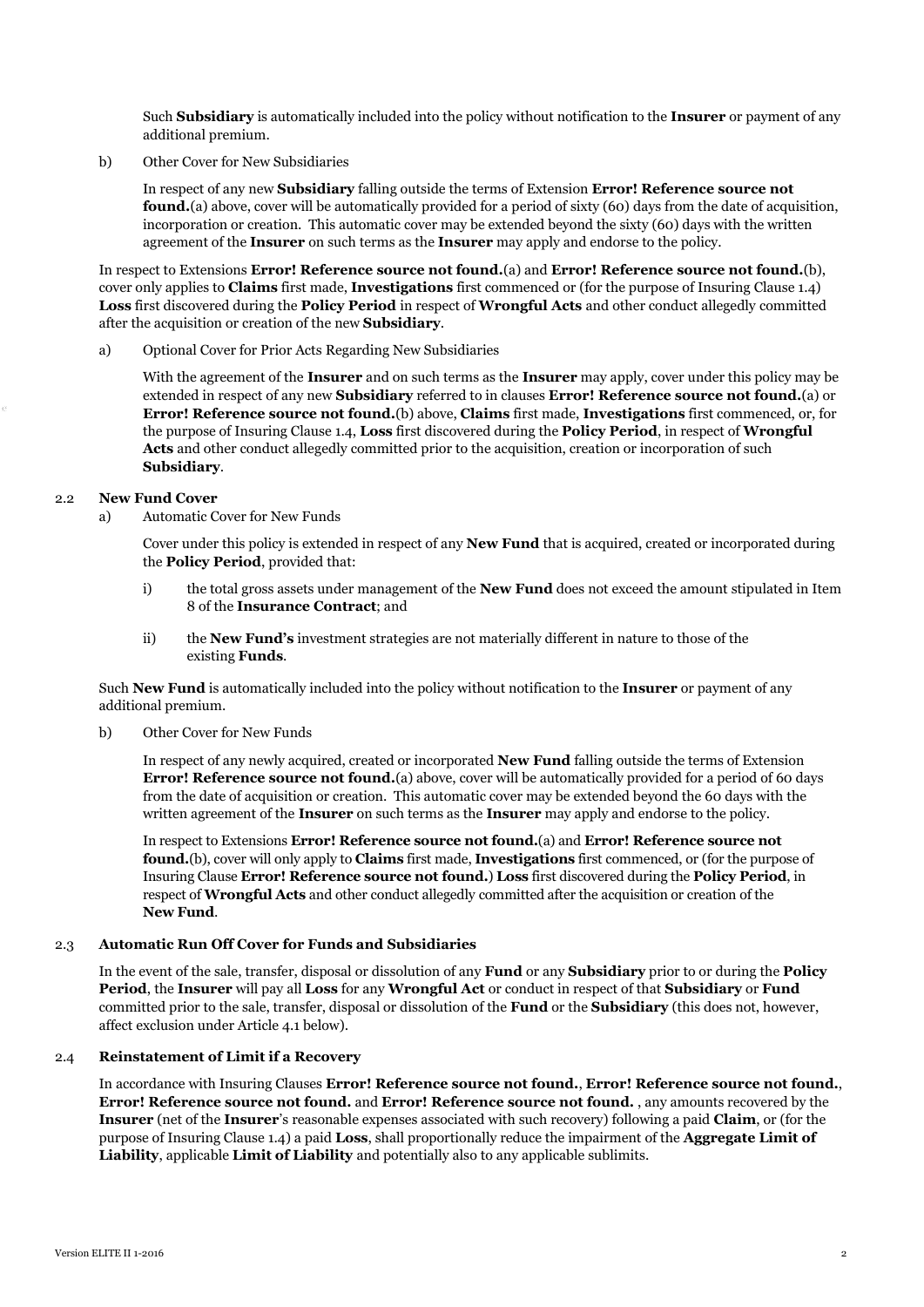# **Extensions applicable to insuring clauses 1.1 (directors & officers liability), 1.2 (company reimbursement) and 1.3 (professional liability)**

## <span id="page-3-0"></span>2.5 **Legal Representation Expenses**

The **Insurer** will pay, in accordance with Insuring Clause **Error! Reference source not found.** and **Error! Reference source not found.**, **Legal Representation Expenses** in respect of an **Investigation** for which the notice or process is first served on an **Insured Person** in the **Policy Period**. The cover under this Extension is part of, and not in addition to, the **Limit of Liability** for Insuring Clauses **Error! Reference source not found.** and **Error! Reference source not found.**.

The **Insurer** will pay, in accordance with Insuring Clause **Error! Reference source not found.**, all **Legal Representation Expenses** in respect of an **Investigation** into the performance by the **Insured** of **Investment Services** and for which the notice or process is first served on an **Insured** in the **Policy Period**. The cover under this Extension is part of, and not in addition to, the **Limit of Liability** for Insuring Clause **Error! Reference source not found.**.

## 2.6 **Pre-Investigation Costs**

The **Insurer** will pay, in accordance with Insuring Clauses **Error! Reference source not found.**, **Error! Reference source not found.** and **Error! Reference source not found.**, **Pre-Investigation Costs** of each **Insured Person** incurred directly with respect to:

#### a) any **Pre-Investigation Costs**; and

b) preparing any written notice or reports to any regulator or official body in connection with any **Pre-Investigation**.

## 2.7 **Advancement of Defence Costs**

Subject to the applicable **Limit of Liability** and the applicable **Deductible**, the **Insurer** will advance all **Defence Costs** and **Legal Representation Expenses** as they are incurred and prior to the finalisation of any **Claim** or **Investigation**. In the event that it is established that any **Insured(s)** was or were not entitled to such payments, the **Insured** will severally and according to it or their respective interests and to the extent to which it is established that they were not entitled to receive such payment, repay those payments to the **Insurer**

## 2.8 **Bail Bond Costs, Crisis Costs, Public Relations Expenses and Reputation Protection Expenses**

In accordance with Insuring Clauses **Error! Reference source not found.**, **Error! Reference source not found.** and **Error! Reference source not found.**, this policy is extended to include as **Loss**:

- a) **Bail Bond Costs;**
- b) **Crisis Costs;**
- c) **Public Relations Expenses;**
- d) **Reputation Protection Expenses.**

in respect of any **Claim** against, or **Investigation** in respect of, that **Insured**.

The **Insurer** will provide the total payment under this provision in the maximum amount of sublimit specified in Item 7 of the **Insurance Contracts**; such sublimits are part of the **Limits of Liability** for insurance under Article 1.1, 1.2 or 1.3 above and do not increase them. The **Deductible** does not apply to such costs if so stated in the definition of the relevant costs.

#### 2.9 **Extradition Proceedings**

In accordance with Insuring Clauses **Error! Reference source not found.**, **Error! Reference source not found.** and **Error! Reference source not found.**, this policy is extended to include as **Loss**:

- a) **Defence Costs**
- b) **Bail Bond Costs**;
- c) **Crisis Costs**;
- d) **Public Relations Expenses**;
- e) **Reputation Protection Expenses**.

in relation to **Extradition Proceedings**.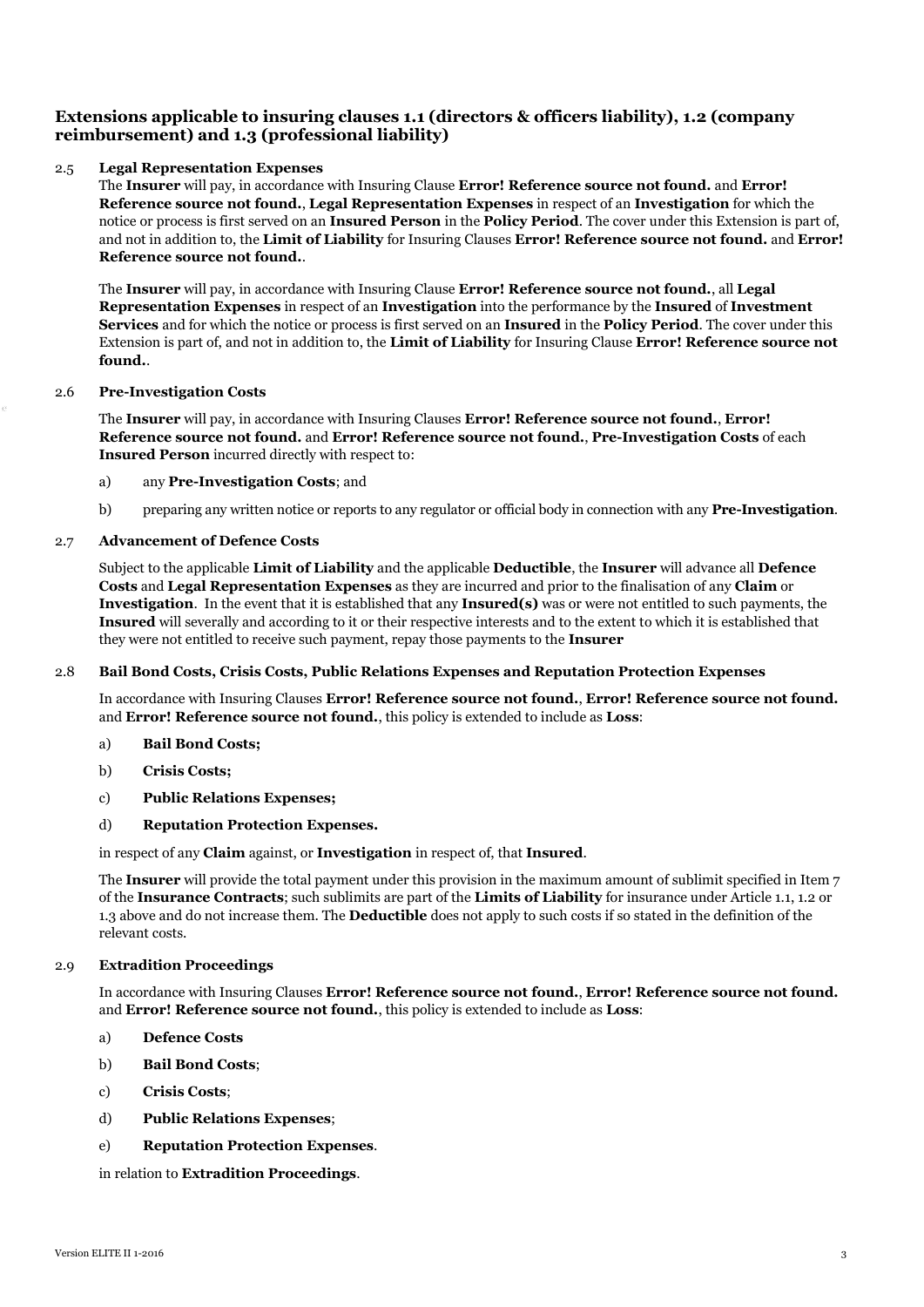The **Insurer** will provide the total payment under this provision in the maximum amount of sublimit specified in Item 7 of the **Insurance Contracts**; such sublimits are part of the **Limits of Liability** for insurance under Article 1.1, 1.2 or 1.3 above and do not increase them. The **Deductible** does not apply to such costs if so stated in the definition of the relevant costs.

## 2.10 **Emergency Defence Costs and Legal Representation Expenses**

In respect to Insuring Clauses **Error! Reference source not found.**, **Error! Reference source not found.** and **Error! Reference source not found.**, if it is not possible for the **Insured** to obtain the **Insurer**'s consent prior to the incurring of **Defence Costs**, **Legal Representation Expenses**, **Bail Bond Costs**, **Public Relations Expenses**, or **Pre-Investigation costs** the **Insurer** will give retrospective consent as long as the **Insurer**'s consent is sought within fifteen (15) days of the first of such **Defence Costs**, **Legal Representation Expenses**, **Bail Bond Costs**, **Public Relations Expenses, or Pre-Investigation** costs being incurred.

## 2.11 **Continuous Cover**

Notwithstanding Exclusion [4.1c\)](#page-17-0), "Prior Matters", with respect to Insuring Clauses **Error! Reference source not found.**, **Error! Reference source not found.** and **Error! Reference source not found.**, the **Insurer** will pay **Loss** for any **Claim** first made against the **Insured** during the **Policy Period** arising from a **Prior Known Fact** provided that:

- (a) the **Claim** would be covered under this policy but for the operation of Exclusion [4.1c\)](#page-17-0) "Prior Matters"; and
- (b) the **Insured** has maintained without interruption Investment Management Insurance with the **Insurer** or another insurer from the **Continuity Date** up until the date this policy commenced; and
- (c) the **Insured** would have been indemnified under such policy in force at the relevant time if the **Prior Known Fact** had been notified to the applicable insurer when the **Insured** first became aware of it; and
- (d) neither the **Claim** nor the **Prior Known Fact** has been notified to the **Insurer** or to any other insurer under any other policy; and
- (e) there has been no fraudulent non-disclosure or fraudulent misrepresentation to the **Insurer** in respect of such **Prior Known Fact**; and
- (f) cover under this Extension will be in accordance with the terms, conditions, exclusions and limitations (including the Insuring Clauses, schedule, limit of liability and deductible) of the policy in force at the time the **Insured** first became aware of the **Prior Known Fact**, but only where such earlier policy affords no broader cover in respect of the **Claim** than the provisions of this policy.

#### 2.12 **Management Buy-Outs**

**In accordance with Insuring Clauses Error! Reference source not found.**, **Error! Reference source not found.** and **Error! Reference source not found.**, in the event of a **Subsidiary** of the **Insured Organisation** ceasing to be owned by the **Insured Organisation** as a result of a buy-out by existing management, the **Insurer** agrees to maintain this policy in respect of such **Subsidiary** for a period of thirty (30) days from the date of the buy-out for **Wrongful Acts** committed subsequent to the buy-out. This Extension shall not apply in circumstances where there is other insurance in force which provides cover in respect of such **Wrongful Acts**.

#### 2.13 **Deprivation of Assets**

In accordance with Insuring Clauses **Error! Reference source not found.**, **Error! Reference source not found.** and **Error! Reference source not found.**, this policy is extended to include **Deprivation of Assets Expenses** arising from a **Claim** or **Investigation**.

The sub-limit of liability under this Extension shall not exceed CZK 3.000.000 per **Insured Person**. the **Insurer**'s total aggregate liability for cover under this Extension shall not exceed CZK 10.000.000 irrespective of the number of claims under this policy, the insuring clause(s) under which is it is made, the amount claimed or the number of **Insured Persons** who claim under this Extension.

#### 2.14 **Key Man Loss**

In accordance with Insuring Clauses **Error! Reference source not found.** and **Error! Reference source not found.**, the **Insurer** will reimburse the **Insured Organisation** for **Key Man Loss**. The total aggregate sub-limit of liability for all payments under this Extension in respect of all persons is specified in Item 7 of the **Insurance Contract**. This sublimit is part of the **Limit of Liability** specified in (i) Item 5(a) of the **Insurance Contract** in connection with **Claims** covered by this policy under Article 1.2 above and (ii) Item 5(b) of the **Insurance Contract** in connection with **Claims** covered by this policy under Article 1.3 above. No **Deductible** applies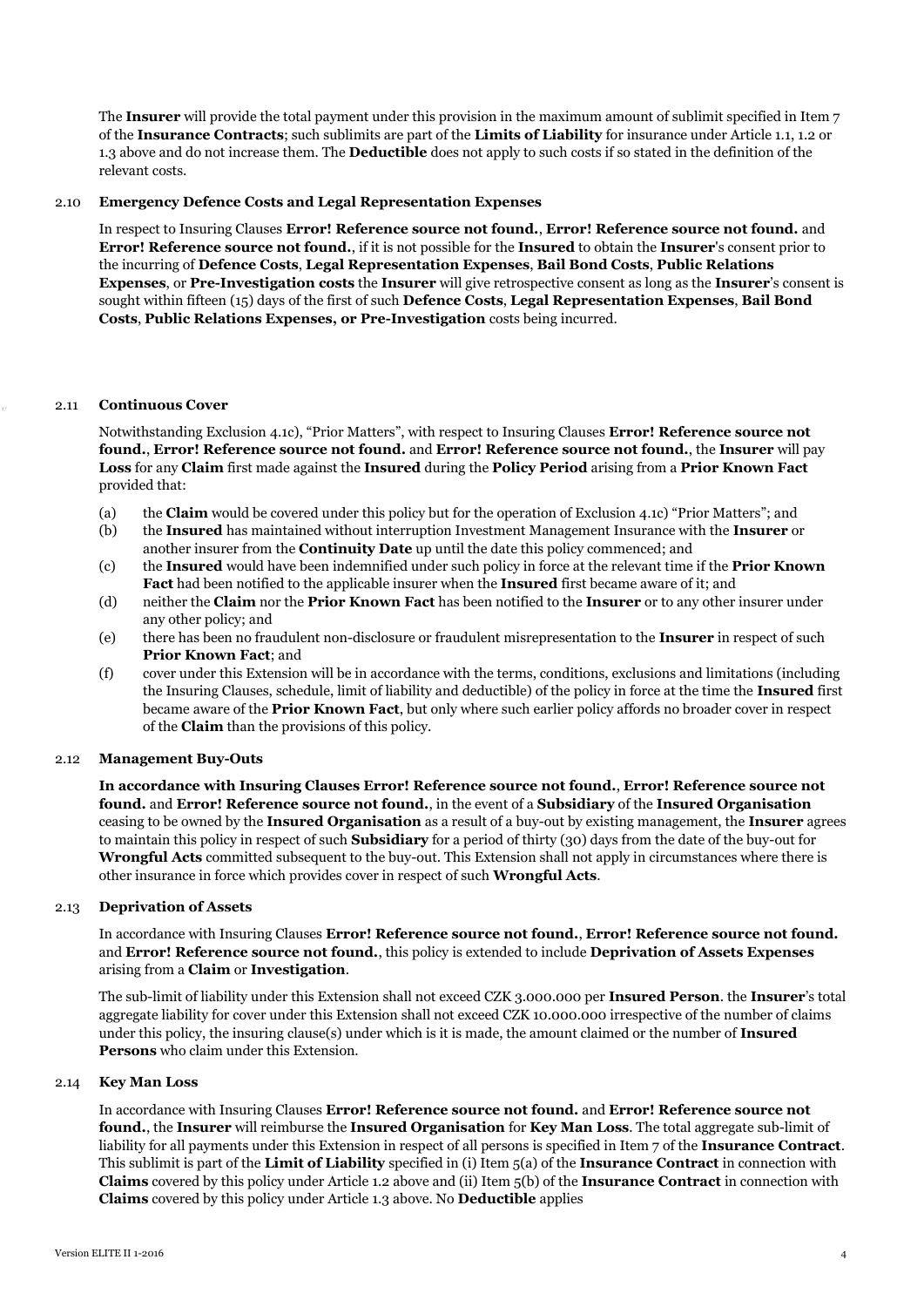# **Extensions applicable to insuring clauses 1.1 (directors & officers liability) and 1.2 (company reimbursement)**

## 2.15 **Additional Excess Limit for Directors and Officers for Non-Indemnifiable Loss**

In accordance with Insuring Clause **Error! Reference source not found.**, to or on behalf of each director and **Officer** of the **Insured Organisation**, **Non-Indemnifiable Loss** for any **Claim** against such director or **Officer** up to the Individual Additional Excess Limit specified in Item 6(a) of the **Insurance Contract**, provided that:

- a) the **Limit of Liability** for Insuring Clauses **Error! Reference source not found.** and **Error! Reference source not found.**; and
- b) any other directors and officers liability policy which covers any part of that **Loss**; and
- c) all other indemnification available to the director or **Officer**,

have been exhausted.

The Individual Additional Excess Limit specified in Item 6(a) of the **Insurance Contract** is part of and not in addition to the Aggregate Additional Excess Limit specified in Item 6(b) of the **Insurance Contract**.

The Aggregate Additional Excess Limit specified in Item 6(b) of the **Insurance Contract** is the **Insurer**'s maximum aggregate liability for all **Loss** under this Extension for all directors or **Officers** irrespective of the number of claims under this policy, the amount claimed or the number of directors or **Officers** who claim. The Aggregate Additional Excess Limit specified in Item 6(b) of the **Insurance Contract** is in addition to, and not part of the **Limit of Liability** specified in Item 5(a) of the **Insurance Contract** or the **Aggregate Limit of Liability**.

This Extension does not provide any cover to the **Insured Organisation**.

## 2.16 **Outside Directorship Cover**

In accordance with Insuring Clauses **Error! Reference source not found.** and **Error! Reference source not found.** and Extension **Error! Reference source not found.**(a), "Legal Representation Expenses", only:

- a) The **Insurer** will pay **Loss** for any **Claim** or **Investigation** in respect of an **Outside Directorship**, provided that the **Claim** is in respect of **Wrongful Act** which, in each case, occurred during the course of and prior to the **Outside Directorship** ceasing to exist.
- b) Cover under this Extension shall be excess of any indemnification provided by the **Outside Organisation** and any valid and collectible directors and officers liability insurance where such payment is made in respect of the **Outside Organisation**.
- c) If during the **Policy Period** cover is requested by the **policyholder** in respect of an **Outside Directorship** which is not an organisation within the definition of **Outside Organisation**, cover will be automatically provided for a period of sixty (60) days from commencement of the additional **Outside Directorship**. The **Insurer** may agree to extend the cover afforded under this clause beyond the sixty (60) day period on such terms and conditions and at such premium as it may decide in its absolute discretion.
- d) If other insurance is provided by the **Insurer** or any other member of the Chubb Group of Insurance Companies, then the applicable **Limit of Liability** for all **Loss** covered by virtue of this Extension, including under Extension **Error! Reference source not found.**, "Additional Excess Limit for Directors and Officers for Non-Indemnifiable Loss", shall be reduced by the limit of liability specified in the schedule of such other insurance policy provided by the **Insurer** to the **Outside Organisation**.

## 2.17 **Retired Directors and Officers**

Provided a **Transaction** has not taken place and this policy is not renewed or replaced with any other policy affording directors and officers liability cover to the same effect as Insuring Clauses **Error! Reference source not found.** and/or **Error! Reference source not found.**, then this policy shall extend to include as an **Insured Person**, any **Retired Director or Officer** for an unlimited period following the date of such non-renewal, in respect of **Claims** made or **Investigations** commenced against such persons, but only for **Wrongful Acts** committed or conduct undertaken prior to them ceasing to act as a director or **Officer** of the **Insured Organisation**

#### 2.18 **Prosecution Costs**

The **Insurer** will pay, in accordance with Insuring Clauses **Error! Reference source not found.** and **Error! Reference source not found.**, **Prosecution Costs** arising from a **Claim**

#### 2.19 **Occupational Health and Safety**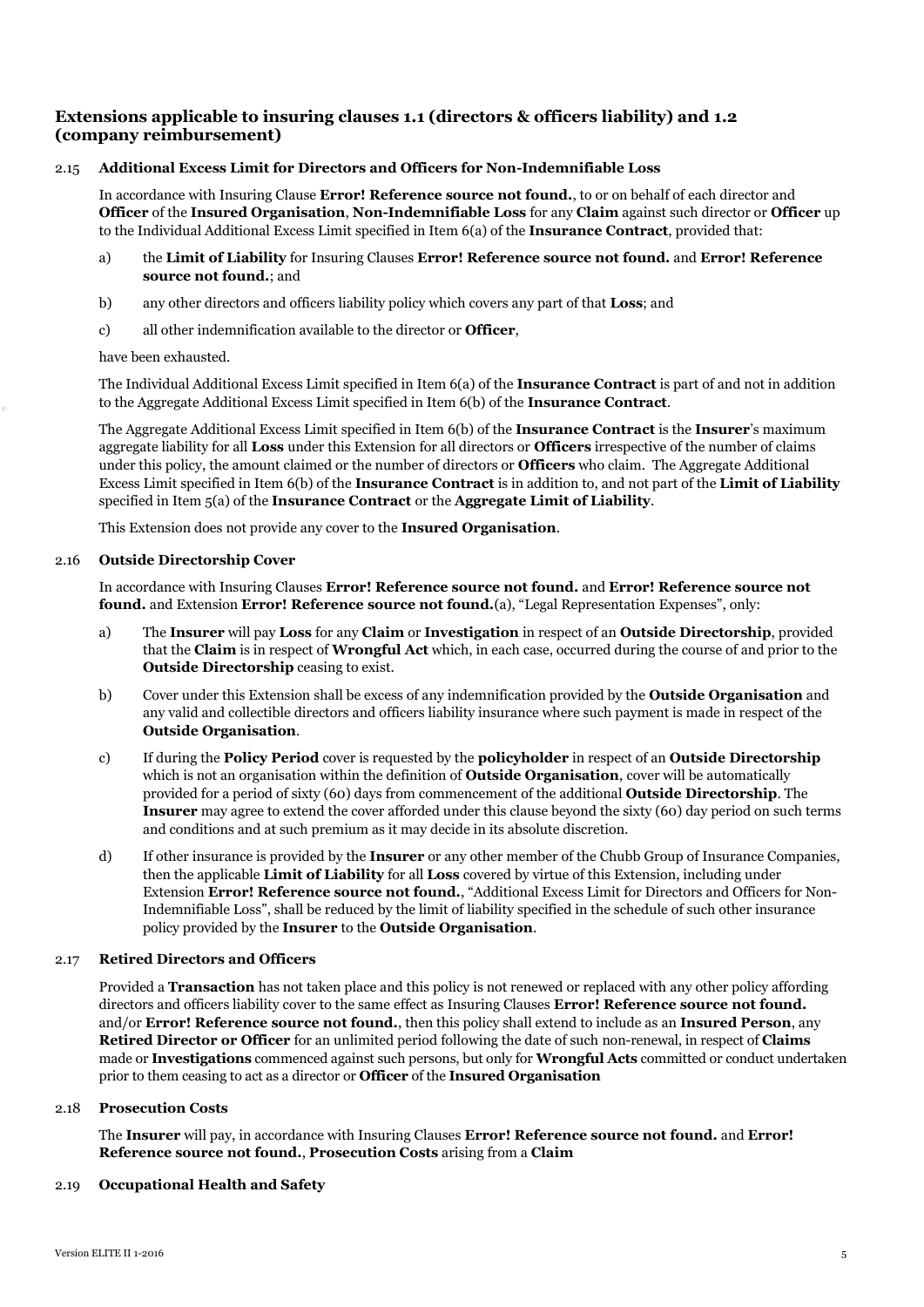Notwithstanding Exclusion **Error! Reference source not found. "**Bodily Injury and Property Damage", in respect of Insuring Clauses **Error! Reference source not found.** and **Error! Reference source not found.** and Extension [0](#page-3-0), "Legal Representation Expenses", the **Insurer** will pay **Defence Costs** in respect of any **Claim** for an alleged **Wrongful Act** and **Legal Representation Expenses** in respect of an **Investigation** involving conduct which, if proven, would constitute a breach of occupational health and safety legislation.

For the avoidance of doubt, this Extension provides such cover in respect of alleged involuntary manslaughter, constructive manslaughter, corporate manslaughter or gross negligence manslaughter and/or a breach of occupational health and safety legislation.

## 2.20 **Civil Fines / Pecuniary Penalties**

This policy covers, as **Loss**, civil fines and penalties imposed by law, against an **Insured Person**, as a result of a **Claim** or **Investigation**, unless impermissible or uninsurable under applicable laws.

The sub-limit of liability for all payments under this Extension is specified in Item 7 of the **Insurance Contract**. This sub-limit is part of and not in addition to the **Limit of Liabilit**y specified in Item 5(a) of the **Insurance Contract**.

#### 2.21 **Tax Liability Extension**

In accordance with Insuring Clause **Error! Reference source not found.**, this policy shall extend to include as **Loss** an **Insured Person's** personal liability under applicable insolvency legislation for the unpaid taxes of the **Policyholder** solely by reason of their capacity or position as an **Insured Person** without any allegation of wrongdoing, where the **Policyholder** has become insolvent, and except to the extent that such liability arises from a breach of any statutory duty governing the payment of taxes by the **Policyholder** at the deliberate instigation or in the full knowledge and assistance of such **Insured Person**.

## 2.22 **Indemnity to the Insured Organisation for Shareholder Costs**

This policy is extended to provide cover to the **Insured Organisation** for any costs, charges and expenses incurred by any shareholder of the **Insured Organisation** in pursuing a **Claim** against any **Insured Person** on behalf of the **Insured Organisation** in the event and to the extent that the **Insured Organisation** is legally liable to pay such costs, charges and expenses pursuant to a court order. This cover under this Extension 2.22 is part of and not in addition to the **Limit of Liability** specified in Item 5(a) of the **Insurance Contract**.

## **Extensions applicable to insuring clauses 1.3 (professional indemnity)**

#### 2.23 **Loss of Documents**

In accordance with Insuring Clause **Error! Reference source not found.**, the **Insurer** will pay to or on behalf of the **Insured** all **Loss** arising from any **Claim** for any unintentional destruction, damage to, loss, deletion or erasure of **Documents** while in the custody of the **Insured** and for which the **Insured** is legally liable.

#### 2.24 **Breach of Privacy**

In accordance with Insuring Clause **Error! Reference source not found.**, the **Insurer** will pay to or on behalf of the **Insured** all **Loss** arising from any **Claim** for any breach of confidentiality, breach of privacy or loss of customer or client information.

#### 2.25 **Mitigation Costs**

In accordance with Insuring Clause **Error! Reference source not found.**, the **Insurer** agrees to indemnify the **Insured** for reasonable fees, costs and expenses incurred by the **Insured** with the **Insurer**'s consent (which shall not be unreasonably withheld or delayed), in taking action which prevents a **Claim** being made and where, in the absence of such action, such **Claim** would have been made. Provided that:

- a) the facts or circumstances resulting in the payment are reported to the **Insurer** in accordance with General Condition **Error! Reference source not found.**, but in any event, within thirty (30) days of any facts or circumstances of which the **Insured** first became aware during the **Policy Period**, which may result in a **Claim** being made against the **Insured**; and
- b) the burden of proving that any **Claim** would have been made and covered under this policy**,** and that the actions were effective in reducing the actual liability to a claimant and in fact prevented the **Claim** being made, shall rest with the **Insured**; and
- c) the liability of the **Insurer** for such fees, costs and expenses shall not exceed that which would have existed if such **Claim** had been pursued against the **Insured**.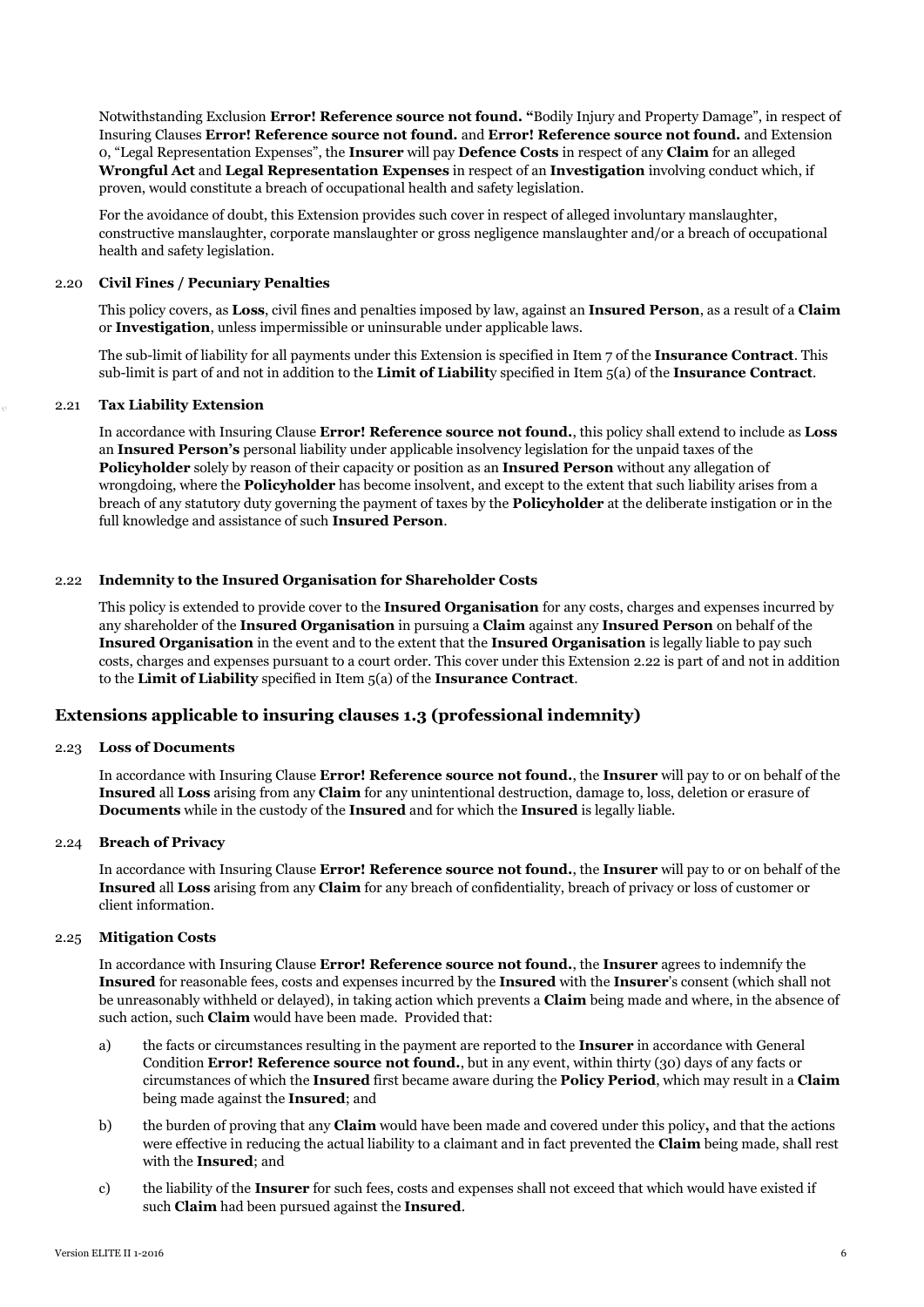The sub-limit of liability for this Extension is specified in Item 7 of the **Insurance Contract**. This sub-limit is part of, and not in addition to, the **Limit of Liability** specified in Item 5(b) of the **Insurance Contract**.

## 2.26 **Preservation of Limit of Liability for Altenative Investment Funds**

In the event that the **Limit of Liability** in respect of Insuring Clause 1.3 is exhausted such **Limit of Liability** will be for the purpose of consequent **Claims** relating to **Alternative Investment Funds** made and notified in accordance with this policy (with the exception of **Claims** previously notified to the Insurer or parts of any such serial **Claims** as defined in Condition 6.12 which will be paid only up to the current balance of the **Limit of Liability**) once reinstated by the lower of the following amounts:

- a) 0.9 % of the aggregate of the value of the portfolios of the **Alternative Investment Funds** managed by the **Alternative Investment Fund Manager** in accordance with paragraph 2 of the Article 14 of the **Alternative Investment Fund Management Directive** level 2; or
- b) an amount equal to such **Limit of Liability**.

All such **Claims** or other matters giving rise to a claim under this policy shall continue to be subject to the **Limit of Liability**, **Aggregate Limit of Liability**, the sub-limits of liability and any express additional limits and nothing in this Extension shall be interpreted to increase the **Limit of Liability** above the amount set out in Item 5(b) of the **Insurance Contract**.

For the avoidance of doubt such reinstatement is not applicable to any other **Fund**.

# **Extensions applicable to insuring clause 1.4 (crime)**

## 2.27 **Crime Costs**

In respect of the cover under Insuring Clause **Error! Reference source not found.**, "Crime" the **Insurer** will pay any reasonable expenses incurred and paid by the **Insured Organisation**, with the **Insurer**'s prior written consent (which shall not be unreasonably withheld or delayed), in establishing the existence and amount of any direct **Loss** covered under Insuring Clause **Error! Reference source not found.**. Under this Extension, reasonable expenses shall not include wages, salaries, time costs and expenses or other remuneration of any **Insured**.

The maximum amount payable in the aggregate under this Extension is specified in Item 6 of the **Insurance Contract** and is in addition to, and not part of, the **Limit of Liability** specified in Item 5(c) of the **Insurance Contract** as well as the **Aggregate Limit of Liability**. No **Deductible** shall apply to this Extension.

## 2.28 **Reproduction of Electronic Computer Programs**

In respect of the cover under Insuring Clause **Error! Reference source not found.**, "Crime", the **Insurer** will pay any reasonable expenses incurred and paid by the **Insured Organisation**, with the **Insurer**'s prior written consent (which shall not be unreasonably withheld or delayed), in reproducing or duplicating damaged or destroyed electronic computer programs or data as a result of **Criminal Conduct** covered under Insuring Clause **Error! Reference source not found.**. The reproduction or duplication of damaged or destroyed electronic computer programs or data will be to the level (or substantially similar level) of operational capacity prior to the **Criminal Conduct** being discovered.

The sub-limit of liability for all payments under this Extension is specified in Item 7 of the **Insurance Contract** and is part of, and not in addition to, the **Limit of Liability** specified in Item 5(c) of the **Insurance Contract**.

#### 2.29 **Interest**

In respect of the cover under Insuring Clause **Error! Reference source not found.**, "Crime", the **Insurer** will pay interest (i.e. remuneration for a loan or financial deposit, for example a bank interest) that the **Insured Organisation** would have received if not for the **Criminal Conduct** covered under Insuring Clause **Error! Reference source not found.**. Such interest is payable for the period between when the **Criminal Conduct** occurred and when it was discovered calculated at the Czech National Bank or other central bank according to the principal address of the **Insured Organization** official cash rate on the date the **Criminal Conduct** is discovered by the **Insured Organisation**.

The sub-limit of liability for all payments under this Extension is specified in Item 7 of the **Insurance Contract** and is part of, and not in addition to, the **Limit of Liability** specified in Item 5(c) of the **Insurance Contract**.

# 3. Definitions

3.1 **Advisory Board** means a board or committee identified in the founding document or statutes of the **Insured Organisation**.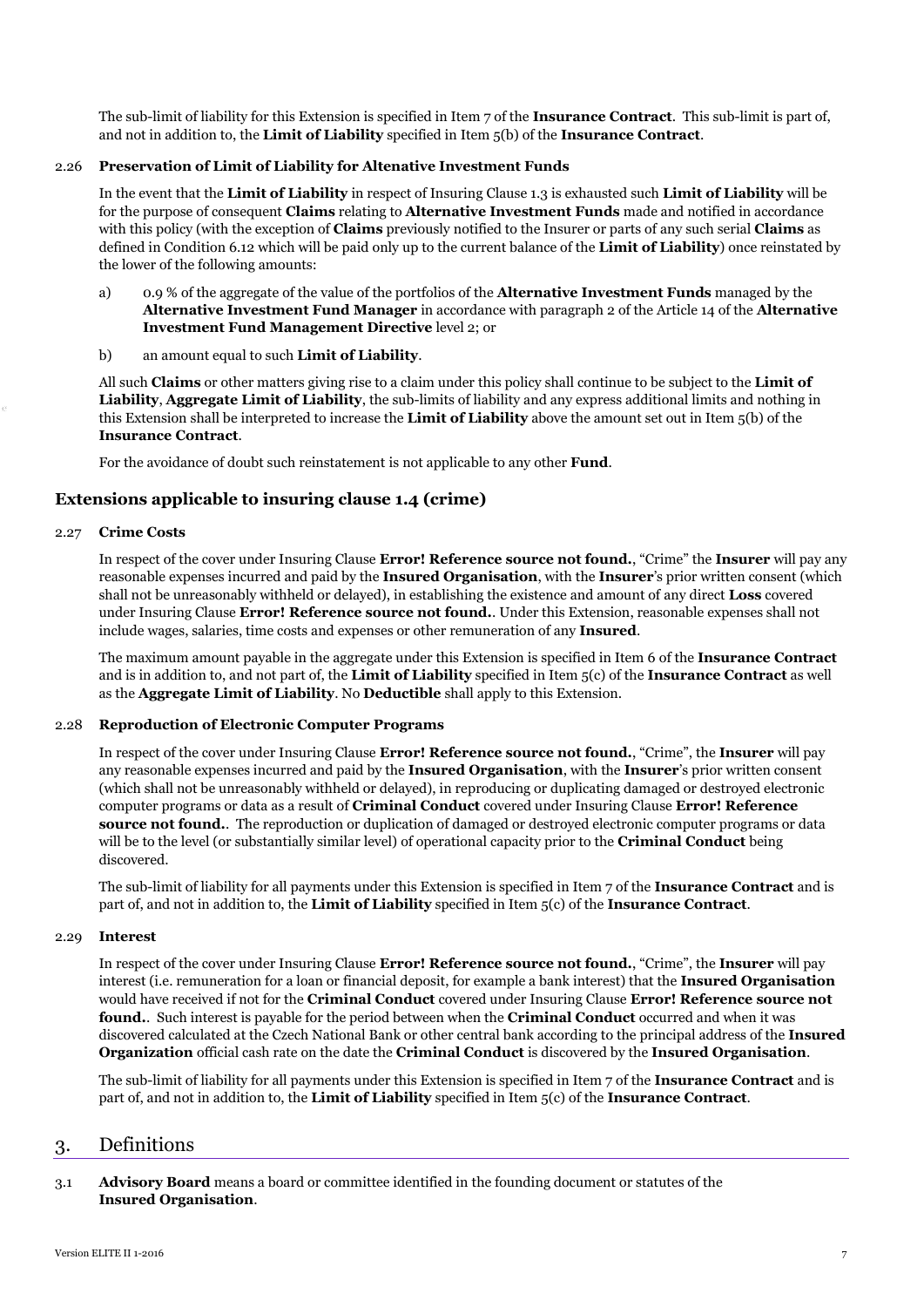- 3.2 **Aggregate Limit of Liability** means the total maximum aggregate liability of the **Insurer** under the policy, as specified in Item 4 of the **Insurance Contract**, in respect of all Insuring Clauses and applicable Extensions, (other than with respect to Extensions **Error! Reference source not found.** and **Error! Reference source not found.**), irrespective of the number, timing or amount of **Loss**, **Wrongful Acts**, **Claims** or the number of **Insureds** who claim.
- 3.3 **Alternative Investment Fund** means any alternative investment fund as defined by the **Alternative Investment Fund Directive**.
- 3.4 **Alternative Investment Fund Directive** means Directive 2011/61/EU of the European Parliament and of the Council of 8 June 2011 on Alternative Investment Fund Managers amending Directives 2003/41/EC and 2009/65/EC and Regulations (EC) No 1060/2010, EU No 231/2013 including any amendments thereto as implemented or amended by any statute, regulation, ordinance or like instrument in any jurisdiction in the European Union, including but not limited to the Alternative Investment Fund Managers Regulations 2013 (SI 2013/1773)(UK).

# 3.5 **Alternative Investment Fund Manager** means a manager of an **Alternative Investment Fund**.

- 3.6 Applicable Regulations means all applicable laws, statute, rules, regulations, codes or guidelines whether issued by any government, governmental agency or authority or any competent regulatory or fiscal organisation having jurisdiction over the relevant Insured or Alternative Investment Fund Manager
- 3.7 **Bail Bond Costs** means the reasonable premium (not including any collateral) for a bond or other financial instrument to guarantee an **Insured Person's** contingent obligation for bail or equivalent in any jurisdiction required by a court in respect of any **Claim**. The sub-limit of liability for all **Bail Bond Costs** for all **Claims** is the **Limit of Liability**  specified in Item 7 of the **Insurance Contract**. This sub-limit is part of and not in addition to the **Limit of Liability**  specified in:
	- a) Item 5(a) of the **Insurance Contract** if it is a **Claim** subject to Insuring Clause **Error! Reference source not found.** and/or **Error! Reference source not found.**; and
	- b) Item 5(b) of the **Insurance Contract** if it is a **Claim** subject to Insuring Clause **Error! Reference source not found.**.

#### 3.8 **Claim** means:

- a) For the purpose of Insuring Clauses **Error! Reference source not found.**, **Error! Reference source not found.** and **Error! Reference source not found.** as applicable:
	- i) any written demand; or
	- ii) any civil, arbitration or mediation proceeding; or
	- iii) any criminal proceeding; or
	- iv) any formal administrative or regulatory proceeding;

for any **Wrongful Act** or **Wrongful Acts,** and any appeal from any such proceeding.

- b) For the purpose of Extension **Error! Reference source not found.**, "Legal Representation Expenses" only, any **Investigation**. A **Wrongful Act** is not required for cover under Extension **Error! Reference source not found.**.
- a) For the purpose of Extension **Error! Reference source not found.**, "Pre-Investigation Costs" only, any raid or notification as referred to in Definition **Error! Reference source not found.**, **Pre-Investigation Costs**.A **Wrongful Act** is not required for cover under Extension **Error! Reference source not found.**.
- b) For the purpose of Extension **Error! Reference source not found.**, "Extradition Proceedings" only, any **Extradition Proceedings**. A **Wrongful Act** is not required for cover under Extension **Error! Reference source not found.**.
- 3.9 **Compliance Committee** means any member of a compliance committee of a **Fund** or **Investment Manager** in his or her capacity as such if established according to the **Applicable regulations**.

#### 3.10 **Computer Crime** means an act or acts of a person:

- a) Causing the loss of the **Insured's**:
	- i) Money, **Securities** or **Property** under the direct or indirect control of a computer system by manipulation of computer hardware, software programmes or systems, by any person to which system the **Insured** has not given authorised access;
	- ii) Money, **Securities** or **Property** from an account which the **Insured** maintains at a financial institution following fraudulent electronic, telegraphic, cable, teletype, tested telex, telephone or written instructions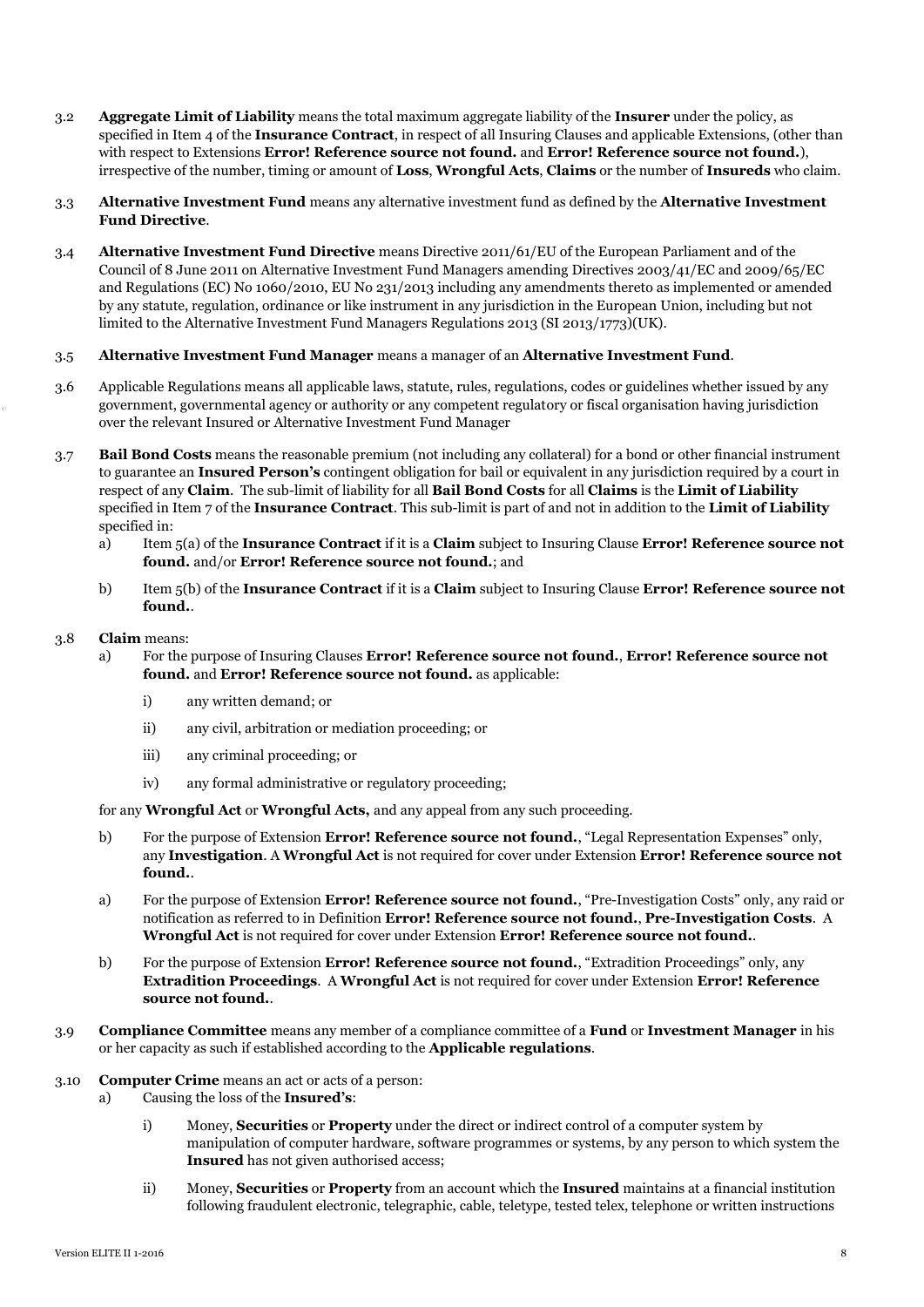to debit, transfer or deliver funds from such account. These instructions must appear to have been given by the **Insured** or someone to whom the **Insured** has given authorisation, but actually have been fraudulently transmitted, issued or fraudulently altered by another.

- c) Amounting to the intentional and wilful use of computer, network or electronic commerce services to erase, destroy, modify or corrupt data or to deny users access to the **Insured's** computer, network or electronic commerce services
- 3.11 **Consultant** means a natural person:
	- a) who assists an **Insured Organisation** in soliciting investors in **Funds** or finding investment opportunities for **Funds**; or
	- b) who is within an **Insured Organisation** advising on the investment activity of a **Fund**
- 3.12 **Continuity Date** means the date set out at Item 10 of the **Insurance Contract**.
- 3.13 **Counterfeiting** means an act by a person which causes the **Insured** to act upon or give value for a negotiable instrument that is an imitation of an authentic negotiable instrument and which deceives the **Insured** into believing that the imitation is the authentic original negotiable instrument.

Instruments which contain fraudulent misrepresentations of fact but are genuinely signed or endorsed are not counterfeit for the purposes of this insurance.

- 3.14 **Criminal Conduct** means any:
	- a) Internal crime, which means any dishonest, fraudulent or malicious act by any **Employee** wherever committed, and whether committed alone or in collusion with others which causes **Loss**.

However, it is agreed that with respect to **Loans** and **Trading**, internal crime only means any dishonest or fraudulent act by any **Employee** committed with the intent to obtain an improper financial gain for:

- i) the **Employee** who engaged in the conduct; or
- ii) any person or organisation in collusion with the **Employee** who engaged in the conduct, provided that the **Insured Organisation** proves beyond reasonable doubt that the **Employee** intended to obtain improper financial gain.

Salaries, fees, commissions, bonuses, salary increases, promotions, profit sharing and other emoluments or benefits including business entertainment do not constitute improper financial gain;

- b) External crime, which means any act or acts of a person who is not an **Employee** constituting **Computer Crime**, **Counterfeiting**, **Forgery**, or **Fraudulent Alteration,** and which results in the **Insured Organisation** sustaining **Loss**; or
- a) Physical loss or damage, which means:
	- i) physical loss or damage to **Property**, money or **Securities** in the possession, custody or control of the **Insured**, caused by a person who is not an **Employee**, or as a result of mysterious, unexplainable disappearance, damage, destruction within any premises of the **Insured Organisation** or attempt thereat;
	- ii) physical loss or damage to **Property** whilst in transit anywhere, in the custody of an **Employee** or in the custody of a person designated by the **Insured** to act as its messenger or whilst in an armoured motor vehicle or other carrier for hire duly authorised by the **Insured** to have custody.
- 3.15 **Crisis Costs** means any reasonable fees, costs or expenses of any accredited:
	- a) psychologist, psychiatrist, or other medical or health counsellor; or
	- b) tax advisor,

retained by an **Insured Person** during the **Policy Period** with the **Insurer**'s prior written consent (which shall not be unreasonably delayed or withheld), in respect of any **Claim**. No **Deductible** applies. The sub-limit of liability for all **Crisis Costs** for all **Claims** is the sub-limit specified in Item 7 of the **Insurance Contract**. This sub-limit is part of and not in addition to the **Limit of Liability** specified in:

- i) Item 5(a) of the **Insurance Contract** if it is a **Claim** subject to Insuring Clause **Error! Reference source not found.** and/or **Error! Reference source not found.**; and
- ii) Item 5(b) of the **Insurance Contract** if it is a **Claim** subject to Insuring Clause **Error! Reference source not found.**.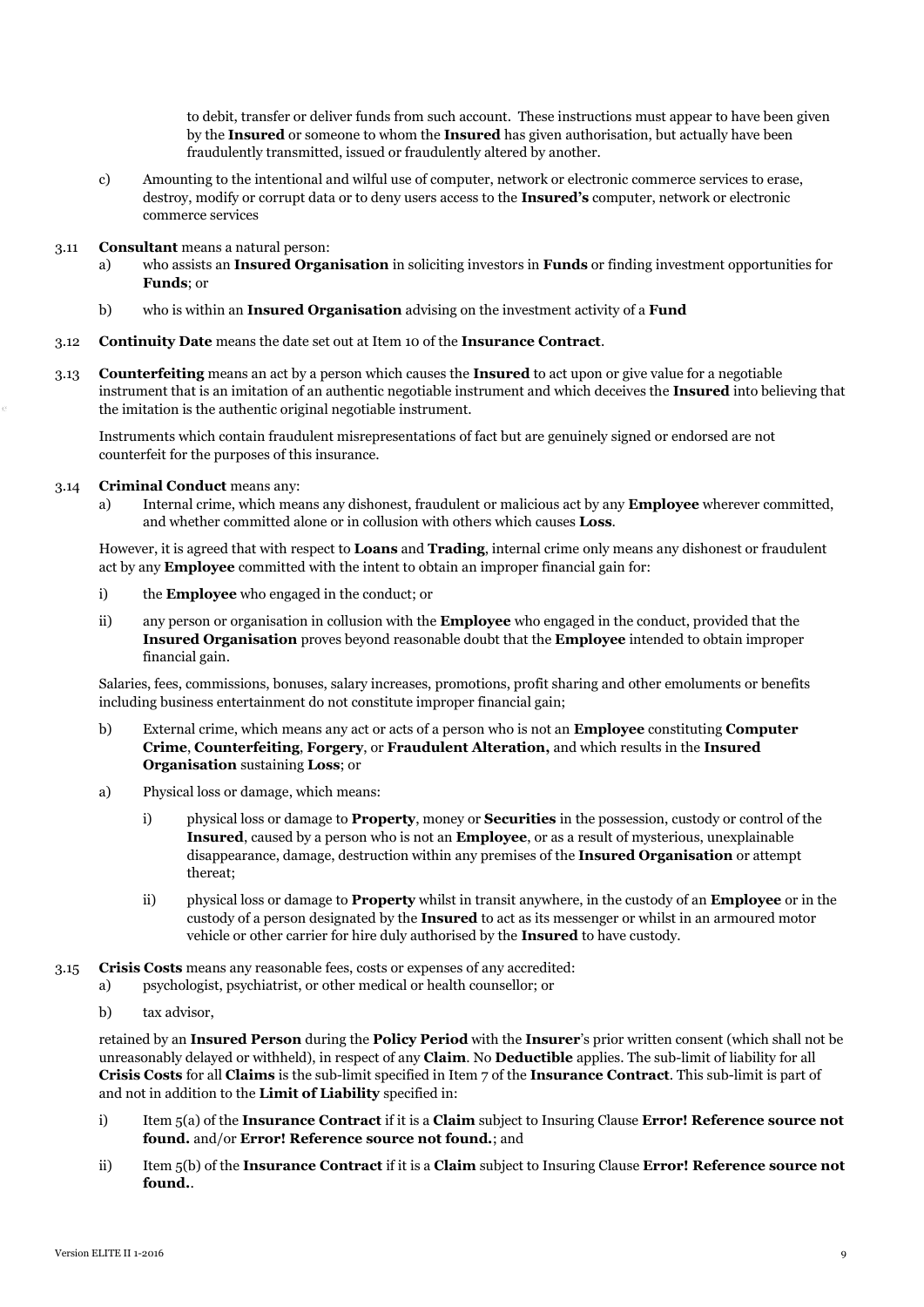- 3.16 **Deductible** means the amount shown in Item 9 of the **Insurance Contract**, being the sum that is payable by the **Insured** in respect of each and every **Claim** under Insuring Clauses **Error! Reference source not found.**, **Error! Reference source not found.**, or **Error! Reference source not found.**, or **Loss** covered under Insuring Clause **Error! Reference source not found.**, as applicable.
- 3.17 **Defence Costs** means any reasonable legal fees, costs and expenses incurred by or on behalf of the applicable **Insured**  with the prior written consent of the **Insurer** (which shall not be unreasonably delayed or withheld) to defend, investigate, settle or appeal a **Claim**. **Defence Costs** does not include wages, salaries, time costs and expenses or other remuneration of any **Insured**.
- 3.18 **Deprivation of Assets Expenses** means the payment of the following services directly to the provider of such services in the event of an interim or interlocutory order confiscating, controlling, suspending or freezing rights of ownership of real property or personal assets of an **Insured Person** or creating a charge over real property or personal assets of the **Insured Person** during the **Policy Period**:
	- a) schooling;
	- b) housing;
	- c) utilities;
	- d) personal insurances.

Such expenses will only be payable 30 days after the exhaustion of any personal allowance directed by a court to meet such payments, and only for a period of up to 12 months.

- 3.19 **Discovery Period** means:
	- a) in General Condition **Error! Reference source not found.**, "Non-Renewal Discovery Periods", the automatic forty-five (45) day period, or the optional period of twelve (12) months, from the expiration of the **Policy Period**; or
	- b) in General Condition **Error! Reference source not found.** "Discovery Period following a Transaction" the period of up to eighty-four (84) months
- 3.20 **Documents** means any documents of any nature whatsoever including evidence of title, computer records and electronic or digitised data, but does not include any currency, cheque, bill of exchange, draft, letter of credit, promissory note, money order or other negotiable instruments.
- 3.21 **Employee** means any natural person including a director or **Officer**, who was, now is or shall become during the **Policy Period** employed by the **Insured Organisation** in the ordinary course of its business, who is paid by such entity by way of salary or wages and the performance of whose duties is subject to the direction and control of such entity. **Employee** only includes such a person when performing acts coming within the scope of the usual duties of an employee of any such entity. It does not include agents, contractors or sub-contractors or employees thereof.

For the purposes of Insuring Clause **Error! Reference source not found.**, **Employee** includes any person fulfilling the conditions set out in the preceding paragraph who the **Insured** is unable to identify, but whose conduct is a **Wrongful Act** covered under this policy, provided that the evidence submitted proves on the balance of probabilities that the **Wrongful Act** was due to the conduct of such person.

3.22 **Employment Related Wrongful Act** means any actual or alleged violation of employment laws or any other legal provisions relating to any individual's actual or prospective employment relationship with the **Insured Organisation** or employee of an **Outside Organisation**.

## 3.23 **Extradition Proceeding** means:

- a) a request for extradition of an **Insured Person** and related actions in connection with such extradition under the relevant legal regulations, a European or international warrant for the arrest of an **Insured Person** or any other similar action and proceedings; or
- b) any associated appeals, including but not limited to the European Court of Human Rights; or
- c) the equivalent of the above in any other jurisdiction.

## A **Wrongful Act** is not required for cover for an **Extradition Proceeding**

3.24 **Feeder Fund** means any unit trust, mutual fund corporation, collective investment scheme or other similar entity created, established or managed by or on behalf of the **Principal Organisation**, **Investment Manager** or any **Fund**, or their respective **Subsidiaries** and whose investment activities are limited solely to investing in a **Fund** or **Funds**, provided that (unless otherwise agreed by the **Insurer** by way of endorsement) such entity does not offer its products to persons residing in the United States of America or its Territories.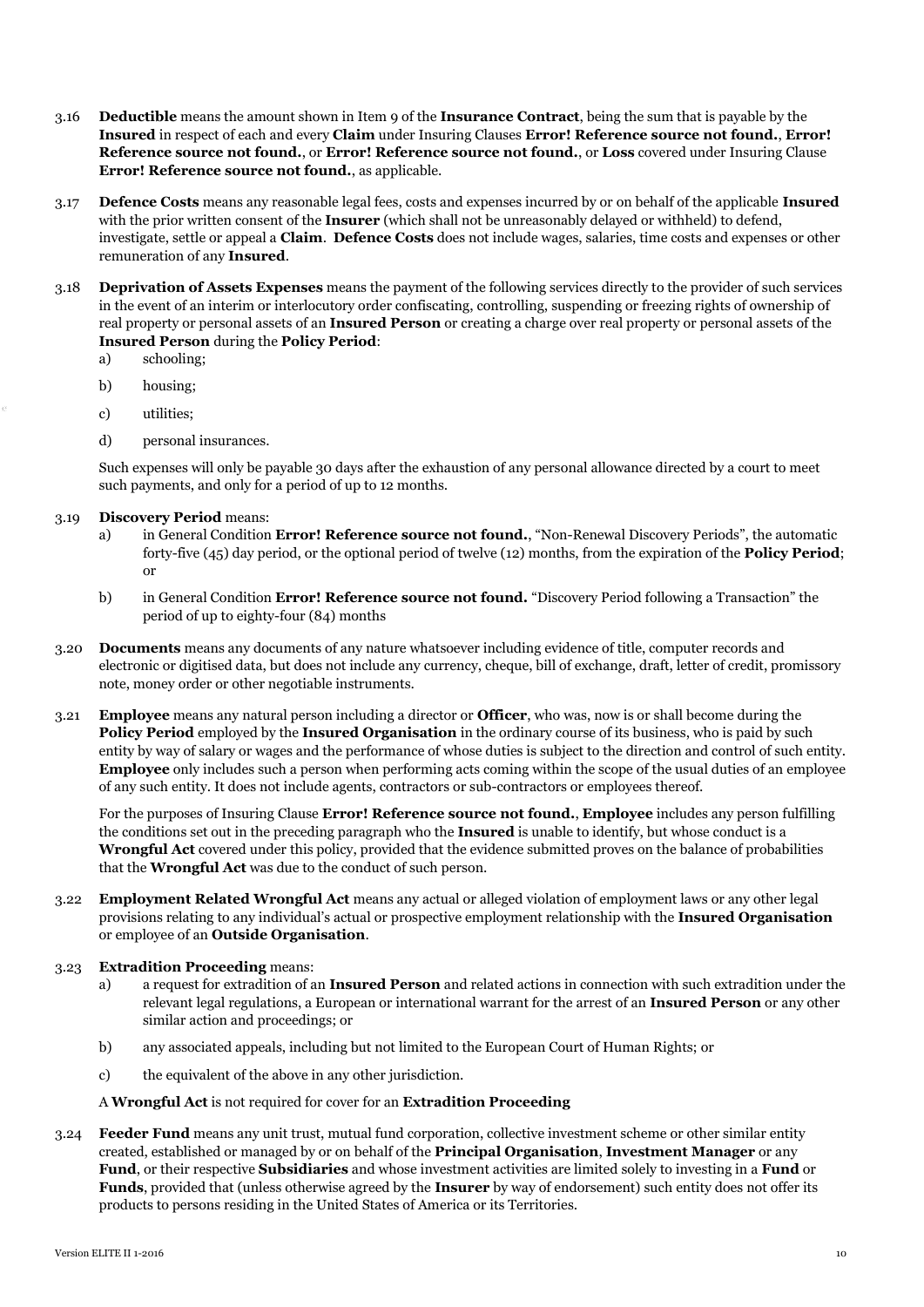- 3.25 **Forgery** means the handwritten signing or endorsing of the name of another genuine person or a copy of said person's signature without authority and with intent to deceive. It does not include the signing or endorsing in whole or in part of one's own name, with or without authority, in any capacity, for any purpose. Such signature must have been written on a cheque, a credit card, a credit card transaction slip or a bill of exchange, received or given by the **Insured** in consequence of which the **Insured** has acted or transferred funds or goods causing the **Insured** to sustain **Loss**. A signature may be hand-written, mechanically, or electronically produced or reproduced.
- 3.26 **Fraudulent Alteration** means **Loss** sustained by the **Insured**, having in good faith and in the ordinary course of business, transferred any funds or property, established any credit, debited any account or given any value, as a direct result of acting upon any written instructions to the **Insured** authorising or acknowledging the transfer, payment, delivery or receipt of funds or property, which fraudulently purports to alter the instruction including by bearing the handwritten signature of a person other than the person who was authorised to prepare or sign the instruction.
- 3.27 **Fund** means any, unit trust, mutual fund corporation, collective investment scheme, **Alternative Investment Fund**  or other similar entity sponsored, operated, managed or administered by the **Principal Organisation** or **Investment Manager** and any **Feeder Fund** and any **New Fund** automatically covered under Extension **Error! Reference source not found.** "New Fund Cover".
- 3.28 **Insured** means the **Insured Organisation** and the **Insured Persons**.
- 3.29 **Insured Organisation** means the **Principal Organisation**, any **Subsidiary**, including but not limited to the **Investment Manager** of any **Fund**, and any **Fund**.
- 3.30 **Insured Person** means any natural person who was, now is or becomes during the **Policy Period**:
	- a) a director or **Officer**, shadow director or **Employee** of the **Insured Organisation**;
		- b) a member of a **Compliance Committee**;
		- c) a director or **Officer** or **Employee** of the **Insured Organisation**, serving in an **Outside Directorship**;
		- d) a lawyer employed by the **Insured Organisation** who in their capacity as such must comply with Sarbanes-Oxley Act of 2002(USA);
		- e) the legal representative of a director or **Officer** or **Employee** in the event of the incapacity, insolvency or bankruptcy of such director, **Officer** or **Employee** but only where the **Claim** results from the **Wrongful Act** of such director, **Officer** or **Employee**;
		- f) a prospective director in any listing particulars or prospectus issued by the **Insured Organisation**;
		- g) a **Consultant** to an **Insured** who is indemnified by that **Insured** against all **Claims**, liabilities and costs which that **Consultant** may incur by reason of services provided to that **Insured**;
		- h) an external advisor who acts as a member of a committee or other similar body of the **Insured Organization**  which performs specific, as distinguished from general, directorial acts on behalf of the **Insured Organisation**, provided such adviser has been duly elected or appointed by the board of directors of the **Insured Organisation** ;

but only when and to the extent that such person is acting for and on behalf of the **Insured Organisation** in any of the capacities referred to above.

- i) any lawful spouse or registered partner of a director or **Officer** or **Employee**, but only where the **Claim** results from the **Wrongful Act** of such director or **Officer** or **Employee**;
- j) heir of a deceased director or **Officer** or **Employee** but only where the **Claim** results from the **Wrongful Act** of such director or **Officer** or **Employee**;

The term **Insured Person** does not include any auditor, administrator, receiver, liquidator, trustee in bankruptcy, mortgagee in possession or the like or any employees of such person with the exception when such person is an employee of an **Outside Organisation**

- 3.31 **Investigation** means any a formal or official investigation, examination or inquiry by the public authority regardless whether it is part of administrative proceedings:
	- a) for the purpose of Insuring Clauses **Error! Reference source not found.** and **Error! Reference source not found.** only, the **Insured Organisation** or an **Insured Person** in their capacity as such **Insured Person**;
	- b) for the purpose of Insuring Clause **Error! Reference source not found.** only, the performance by the **Insured** of the **Investment Services**,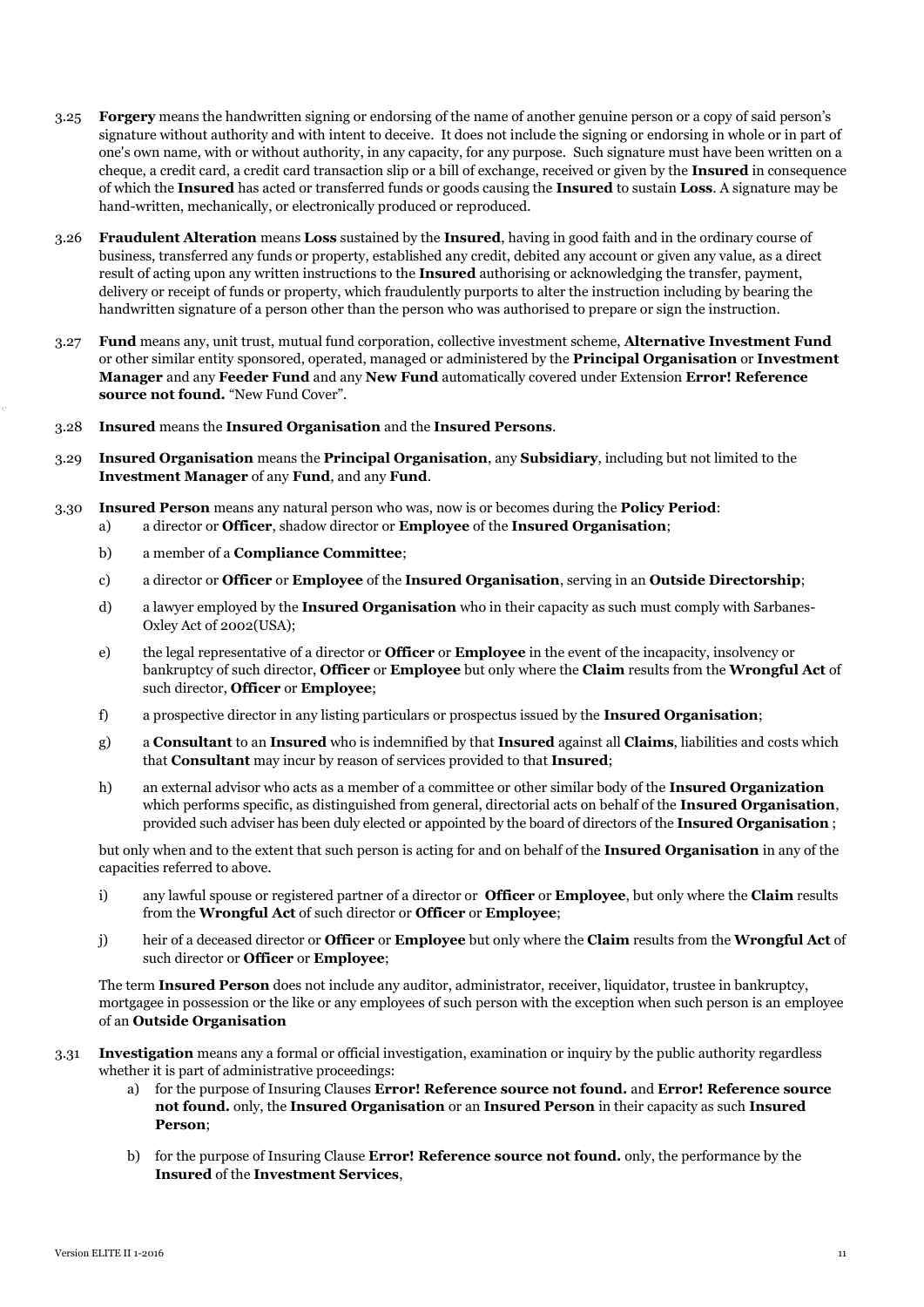and where the notice or process, including any target letter or Wells Notice, is first served on or delivered to the **Insured** in writing by the investigating body during the **Policy Period**.

**Investigation** shall not mean routine regulatory supervision, inspection or compliance reviews, or any investigation which focuses on an industry rather than an **Insured**

3.32 **Investment Manager** means any investment manager, any **Alternative Investment Fund Manager**, general partner or investment adviser of the **Insured Organisation** and any **Subsidiaries**, and any new **Subsidiaries** automatically covered under Extension, "New Subsidiaries Cover".

## 3.33 **3.33 Insured** means the **Insured Organisation** and the **Insured Persons**.

**Investment Services** means investment advisory, investment management, or other financial services, provided by or required to be provided by the **Insured** in relation to a **Fund** pursuant to an agreement or authorization for consideration within the business of the **Insured**. This definition includes but is not limited to:

- a) the investment in, formation of, capitalisation or disposition of investments in a **Fund**;
- b) trustee services and functions for or on behalf of any **Fund**;
- c) preparation, writing or issuing documents or publications by an **Insured** for or on behalf of a **Fund**, including the valuation of any assets or calculation of unit or share prices of any **Fund**;
- d) administration, custodial or registry services on behalf of a **Fund**;

## e) **Professional Supervision**

- 3.34 **Key Man Loss** means the reasonable costs and expenses of a public relations firm and/or consultant and/or crisis management firm and/or law firm, incurred by the **Insured Organisation**, with the prior written consent of the **Insurer** (which shall not be unreasonably delayed or withheld), in order to prevent or limit adverse effects or negative publicity in respect of the **Insured Organisation's** business, that is directly caused by the discharge or enforced resignation (other than in accordance with a planned retirement), permanent disability or death during the **Policy Period** of a key **Investment Manager**.
- 3.35 **Legal Representation Expenses** means the reasonable legal fees or costs and expenses incurred by the **Insured** with the consent of the **Insurer** (which shall not be unreasonably delayed or withheld) for legal representation in relation to an **Investigation** (but not including wages, salaries or other remuneration of any **Insured**). The only cover under the policy for **Legal Representation Expenses** is under Extension **Error! Reference source not found.**.
- 3.36 **Limit of Liability** means the maximum aggregate liability under this policy within the **Policy Period** irrespective of the number of claims under this policy, the amount claimed, the numbers of **Insured's** who claim or when such claims are made under this policy in the amount shown in Item 5(a) of the **Insurance Contract** for insurance under Article 1.1 and 1.2 above, in Item 5(b) of the **Insurance Contract** for insurance under Article 1.3 above and in Item 5(c) of the **Insurance Contract** for insurance under 1.4 above.

## 3.37 **Loan** means:

- a) any loan or transaction in the nature of, or amounting to, a loan or extension of credit, including a lease, made by or obtained by or from the **Insured Organisation**;
- b) any note, account, invoice, agreement or other evidence of debt, assigned or sold by, on behalf of, or to, or discounted or otherwise acquired by the **Insured Organisation**;
- c) any payments made or withdrawals from a customer's account kept by the **Insured Organization** and any other similar transaction or use of customer's securities or other things or documents maintained or managed by the **Insured Organization**
- 3.38 **Loss** means, for the Insuring Clauses other than Insuring Clause **Error! Reference source not found.**, all amounts which an **Insured** becomes legally obligated to pay in respect of a **Claim** including but not limited to:
	- a) Any amounts (including legal costs of the plaintiff and statutory late interest) that the **Insured** is legally obligated to pay pursuant to the final judgement, arbitration award or settlement pre-approved by the **Insurer**;
	- b) **Defence Costs**;
	- c) **Legal Representation Expenses**;
	- d) **Bail Bond Costs**;
	- e) **Crisis Costs**;
	- f) **Deprivation of Assets Expenses**;
	- g) **Prosecution Costs**;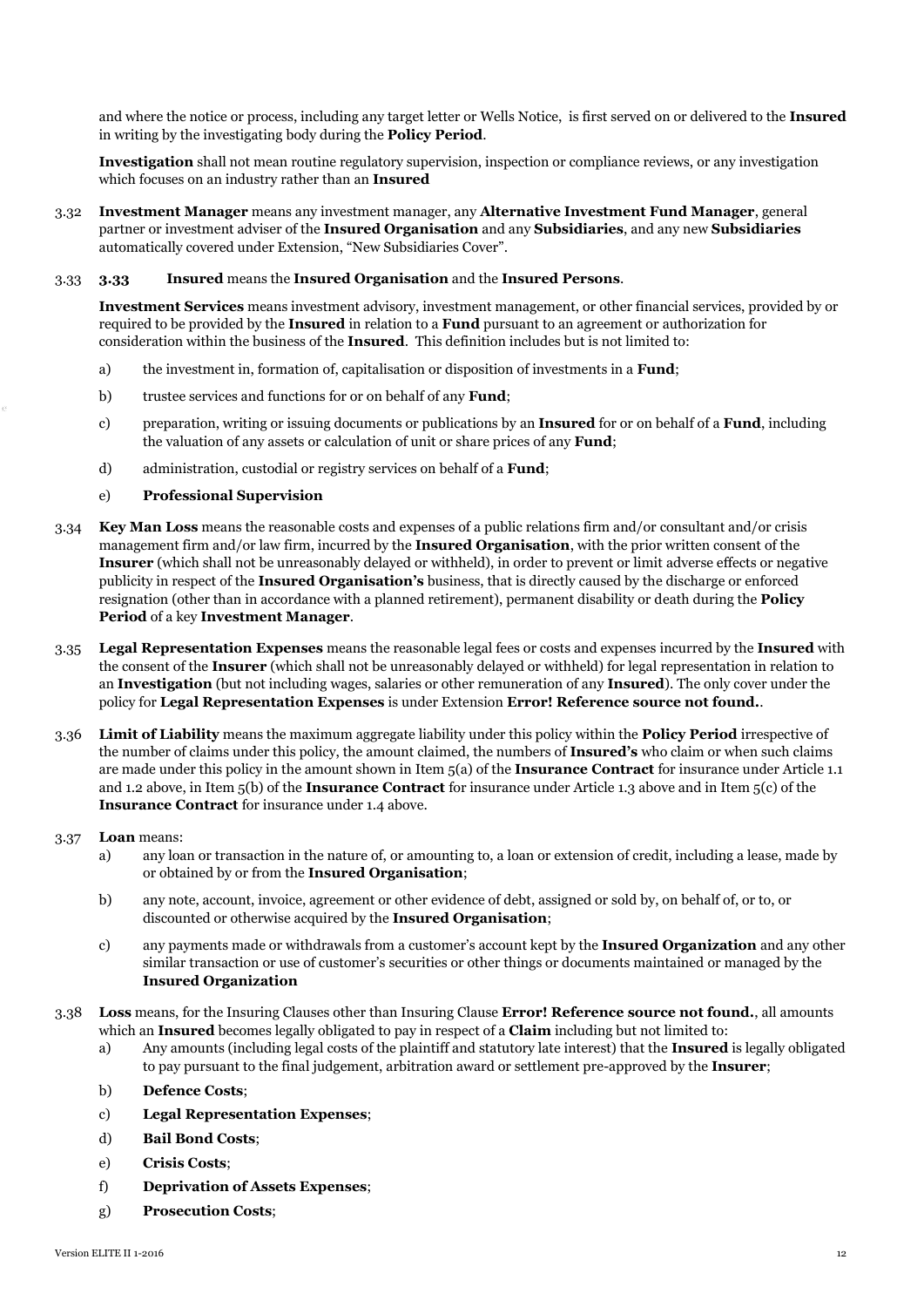## h) **Reputation Protection Expenses**;

## i) **Public Relations Expenses**;

- j) aggravated, punitive or exemplary damages where permissible and insurable by law, the enforceability of which is governed by the **Applicable Regulations** which most favours cover for aggravated, punitive and exemplary damages;
- k) civil fines and civil penalties as provided under Extensions **Error! Reference source not found.**(a), and fines and pecuniary penalties as provided under Extension **Error! Reference source not found.**(b);

#### l) **Pre-Investigation Costs**; and

m) the reasonable and necessary costs, charges, fees and expenses (including the premium or origination fee for a loan or bond) incurred by an **Insured Person** solely to facilitate the return of amounts required to be repaid by such persons pursuant to Section 304(a) of the Sarbanes-Oxley Act of 2002(USA) and Section 954 of Dodd-Frank Wall Street Reform and Consumer Protection Act of 2010(USA). Such amounts do not include the payment, return, reimbursement, disgorgement or restitution of any amounts requested or required to be repaid by such persons pursuant to Section 304(a) and Section 954 above.

as applicable to the relevant Insuring Clause or Extension.

**Loss** does not include:

- i) criminal fines or penalties except as provided under Extension **Error! Reference source not found.**(b), "Civil Fines/Pecuniary Penalties";
- ii) fees, commissions, costs or other charges paid or payable to the **Insured.**
- iii) taxes or government duties, except as provided under Extension **Error! Reference source not found.** "Tax Liability Extension";
- iv) any multiplied portion of any damages awarded;
- v) any costs or expenses incurred in testing for, monitoring, cleaning up, removing, containing, treating, neutralising, detoxifying or assessing the effects of **Pollutants** or restoring natural resources or property to their original state; or
- vi) any matters which are deemed impermissible or uninsurable under the **Applicable Regulations**. Provided, however, the **Insurer** shall not assert that the portion of any amount representing an award, settlement, judgment, **Legal Representation Expenses** or **Defence Costs** in a **Claim** alleging violations of Sections 11, 12 or 15(a) of the Securities Act of 1933(USA), as amended, is uninsurable under the law governing this Policy.

For Insuring Clause **Error! Reference source not found.**, **Loss** means the direct financial loss sustained by the **Insured Organisation** as a direct result of any **Wrongful Act** or a series of related or continuous **Wrongful Acts** or any amount indemnifiable under applicable Extensions.

- 3.39 **New Fund** means any **Fund** sponsored or established by the **Insured Organisation**, which is created or acquired during the **Policy Period** (and includes any sub fund or subsidiary thereof).
- 3.40 **Non-Indemnifiable Loss** means **Loss** where an **Insured Organisation** is unable to indemnify an **Insured Person** due to:
	- a) legal prohibition; or
	- b) a prohibition in the Articles of Association, charter, bylaws, contract or similar documents of such **Insured Organisation**; or
	- c) insolvency under the relevant legal regulations in any other jurisdiction
- 3.41 **Non-Profit Organisation** means any organisation or body that is not carried on for the purposes of profit or gain to its individual members and is, by the terms of the constituent document(s) of the organisation or body, prohibited from making any distribution, whether in money, property or otherwise, to its members.
- 3.42 **Officer** means any natural person acting in the following capacities in the **Insured Organisation**: executive, proxy (in Czech *prokurista*), member of a board of directors, member of a supervisory board and includes any equivalent position in any other jurisdiction. **Officer** includes also a liquidator of the **Insured Organisation**, however, only on conditions that in the same **Insured Organisation** s/he at the same time holds also one of the functions mentioned in the previous sentence. Provided a legal entity is a member of an executive or other body of the **Insured Organisation**, the **Officer** also means a natural person who, in the sense of Section 46(3) of the **Act on Corporations**, is a representative of such legal entity. However, an insolvency administrator is not an **Officer**.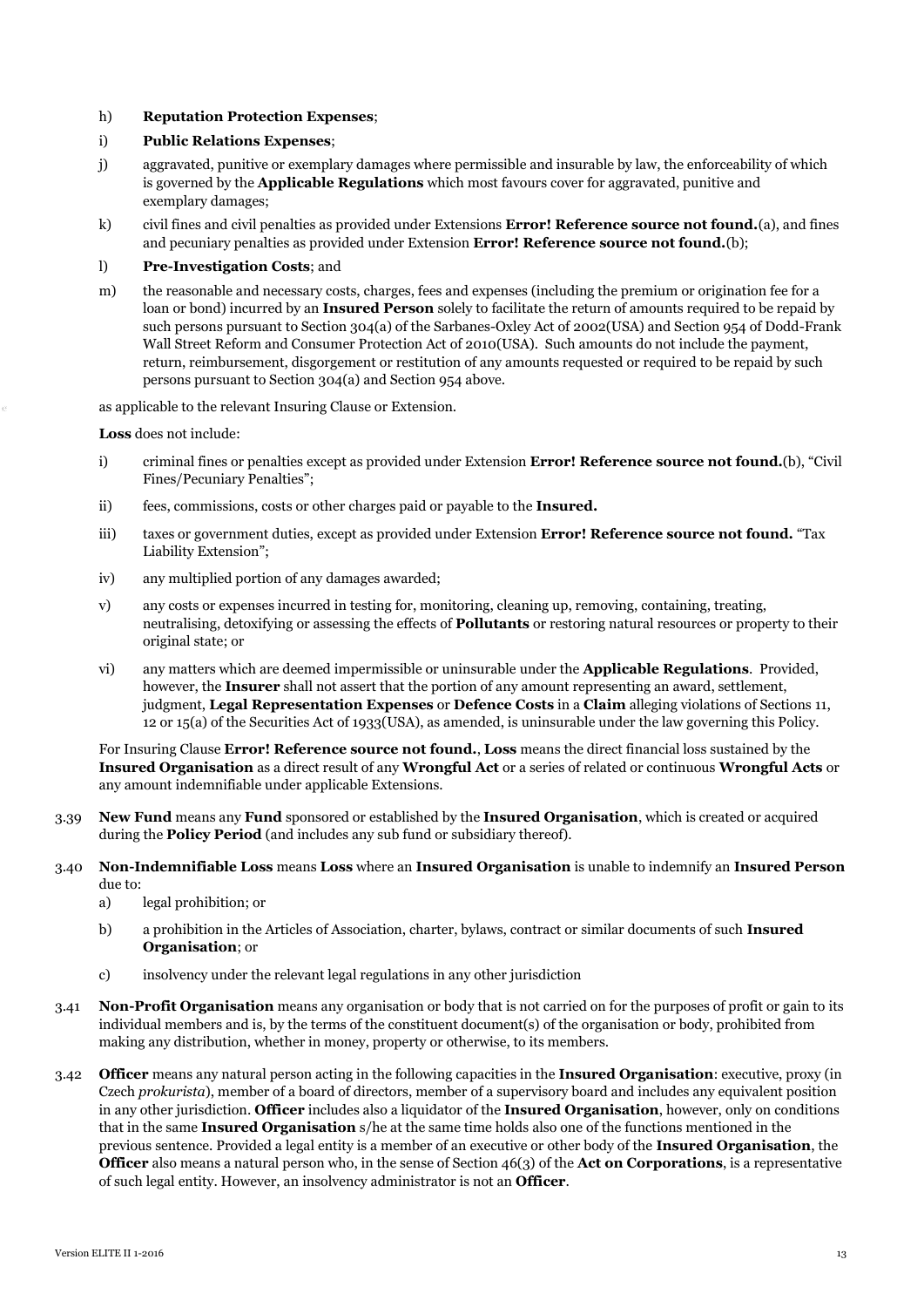- 3.43 **Outside Directorship** means the position of director or **Officer** held by an **Insured Person** in an **Outside Organisation** at the request of the **Insured Organisation**.
- 3.44 **Outside Organisation** means:
	- a) any entity, other than the **Insured Organisation**, in which the **Insured Organisation** owns on, before or after the inception of the **Policy Period**, up to fifty percent (50%) of issued and outstanding voting shares; or

## b) any **Non-Profit Organisation**;

in which an Insured Person holds an Outside Directorship.

**Outside Organisation** does not include any entity which:

- i) has any securities listed or traded on any exchange in the United States of America or its Territories; or
- ii) has total liabilities exceeding total assets at the inception date of the **Policy Period** (other than **Non-Profit Organisations**); or
- iii) derives more than twenty percent (20%) of its revenue from investment banking, hedge funds or private equity investments.
- 3.45 **Outside Service Provider** means any person or entity that is not an **Insured**, that performs **Investment Services** at the direction or on behalf of the **Insured Organisation** pursuant to a written contract between such person or entity and the **Insured Organisation**, the terms of which are openly stated in explicit language at the time of its making.
- 3.46 **Insurance Contract** means insurance contract concluded between the **Insurer** and the **Policyholder** including any contractual agreements; this policy is an integral part of the **Insurance Contract**.
- 3.47 **Policy Period** means the period of time specified in Item [ ] of the **Insurance Contract**. The **Policy Period** terminates on the date stipulated in the **Insurance Contract**, or on the date when this insurance has been early terminated. The **Discovery Period** is not part of the **Policy Period** unless stated otherwise in the policy.
- 3.48 **Insurer** means Chubb European Group Ltd, a company having its registered office at Chubb Building 100, Leadenhall Street, London EC3A 3BP, United Kingdom, acting through its branch Chubb European Group Ltd, organizační složka, having its registered office at Pobřežní 620/3, 186 00 Prague 8, Czech Republic, identification number 278 93 723, registered in the Commercial Register kept with the Municipal Court in Prague, section A, insert 57233.
- 3.49 **Policyholder** means a entity specified in Item 2 of the **Insurance Contract**, who concluded the **Insurance Contract** with the **Insurer** and is obliged to pay the premium.
- 3.50 **Insurance Risk** means the level of probability of the occurrence of an insured event caused by insured peril.
- 3.51 **Insurable Interest** means a justifiable need of protection against results of an insured event.
- 3.52 **Pollutant** means any contaminant, irritant or other matter or substance including but not limited to oil, smoke, vapour, soot, asbestos, asbestos-containing materials, fumes, acids, alkalis, nuclear or radioactive material, chemicals and waste. Waste includes materials to be recycled, reconditioned or reclaimed.
- 3.53 **Pollution** means the actual, alleged or threatened discharge, dispersal, seepage, migration, release or escape of any **Pollutant** whether in a solid, liquid, gas, odour, noise, vibration, electromagnetic radiation, ionising radiation, thermal or other form at any time.
- 3.54 **Pre-Investigation Costs** means reasonable and necessary costs and expenses (but not including any remuneration of any **Insured Person**) resulting directly from the **Pre-Investigation**. **Pre-Investigation Costs** will be paid up the maximum amount of sublimit specified in Item 7 of the **Insurance Contract**. This sublimit is part of and not in addition to the **Limit of Liability** specified in (i) Item 5(a) of the **Insurance Contract** in connection with **Claims** covered under Article 1.1 or 1.2 above; and (ii) Item 5(b) of the **Insurance Contract** in connection with **Claims** covered under Article 1.3 above.

#### 3.55 **Pre-Investigation** means:

- a) any raid or on-site visit to any **Insured Organisation** by a regulator or official body first occurring during the **Policy Period** that involves the production, review, copying or confiscation of records or interviews of any **Insured Person**;
- b) formal notification by the **Insured** to any regulator or official body, first given during the **Policy Period**, where the **Insured** reasonably considers that a material breach of the **Insured's** legal or regulatory duty has occurred; or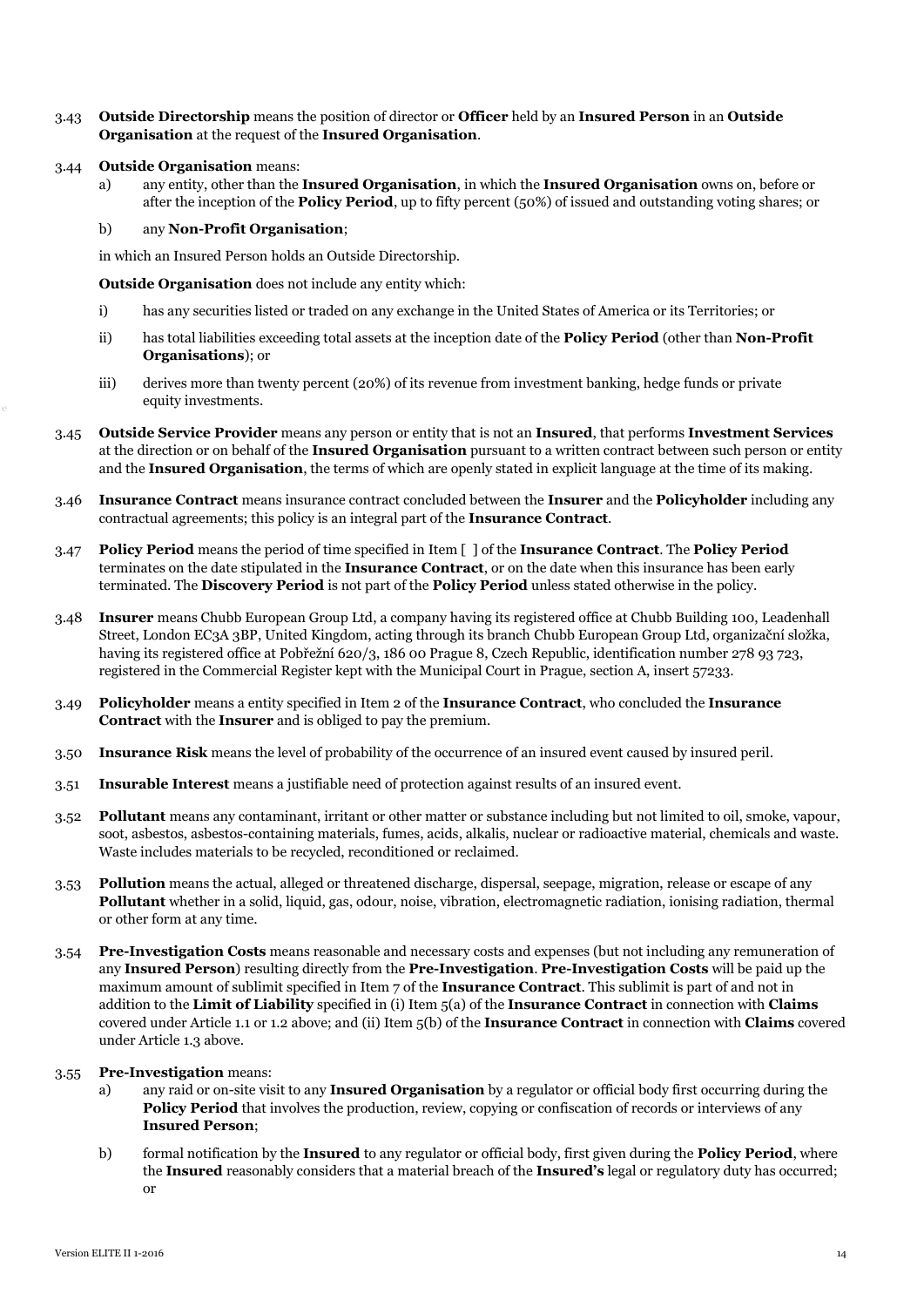- c) an internal inquiry conducted by the **Insured Organisation** if and to the extent such an inquiry is requested by the regulator or official body following a formal notification given in (b) above.
- 3.56 **Principal Organisation** means the **Policyholder** and any **Subsidiary** which was acquired, created or incorporated prior to the commencement of the **Policy Period**.
- 3.57 **Prior Known Fact** means, other than for Insuring Clause **Error! Reference source not found.**, any actual or alleged **Wrongful Act** by the **Insured** or any other fact which might result in **Claim**, **Loss** or in an **Investigation** of which an **Insured** was aware of or a reasonable **Insured** would have considered after the **Continuity Date** but prior to the commencement of the **Policy Period**.
- 3.58 **Professional Supervision** means an **Insured's** selection of an **Outside Service Provider** and its oversight and direction of the performance of such **Outside Service Provider** in providing **Investment Services**.
- 3.59 **Property** means tangible physical property other than money or **Securities**.
- 3.60 **Prosecution Costs** means the reasonable legal fees or costs and expenses incurred by an **Insured Person** with the prior written consent of the **Insurer** (which shall not be unreasonably delayed or withheld) under Insuring Clauses **Error! Reference source not found.** and **Error! Reference source not found.** and Extension **Error! Reference source not found.**, "Prosecution Costs" only, to bring legal proceedings to obtain the discharge or revocation of:
	- a) an order disqualifying an **Insured Person** from managing a corporation during the **Policy Period**; or
	- b) an interim or interlocutory order made during the **Policy Period** imposing:
		- i) confiscation, or control, or suspension or freezing of rights of ownership of real property or personal assets of such **Insured Person**; or
		- ii) a charge over real property or personal assets of such **Insured Person**.
	- c) an order of a court imposing a restriction of such **Insured Person's** liberty; or
	- a) an order for deportation of an **Insured Person** following revocation of otherwise proper, current and valid immigration status for any reason other than such **Insured Person's** conviction of a crime.
- 3.61 **Public Relations Expenses** means the reasonable fees and related expenses of a public relations firm or consultant, crisis management firm or law firm, which an **Insured** in the reasonable exercise of its/his/her discretion may engage with the written consent of the **Insurer** (which shall not be unreasonably delayed or withheld) to prevent or limit adverse effects or negative publicity in respect of a **Claim** or **Investigation**. No **Deductible** applies. The sub-limit of liability for all **Public Relations Expenses** for all **Claims** in respect of all Insuring Clauses and Extensions is the sublimit specified in Item 7 of the **Insurance Contract**. This sub-limit is part of and not in addition to the applicable **Limit of Liability** specified in:
	- a) Item 5(a) of the **Insurance Contract** if it is a **Claim** subject to Insuring Clause **Error! Reference source not found.** and/or **Error! Reference source not found.**; and
	- b) Item 5(b) of the **Insurance Contract** if it is a **Claim** subject to Insuring Clause **Error! Reference source not found.**.
- 3.62 **Reputation Protection Expenses** means the reasonable fees and related expenses of a public relations firm or consultant which an **Insured Person** may engage in order to disseminate the findings of a final adjudication in favour of the **Insured Person**, arising from a **Claim**. Such fees and expenses shall only be incurred with the written consent of the **Insurer**, not to be unreasonably withheld or delayed. No **Deductible** applies. The sub-limit of liability for all **Reputation Protection Expenses** for all **Claims** in respect of all Insuring Clauses and Extensions is the sub-limit in Item 7 of the **Insurance Contract.** This sub-limit is part of and not in addition to the applicable **Limit of Liability** specified in:
	- a) Item 5(a) of the **Insurance Contract** if it is a **Claim** subject to Insuring Clause **Error! Reference source not found.** and/or **Error! Reference source not found.**; and
	- b) Item 5(b) of the **Insurance Contract** if it is a **Claim** subject to Insuring Clause **Error! Reference source not found.**.
- 3.63 **Retired Director or Officer** means a director or **Officer** (other than one who has been disqualified from holding such office) who has voluntarily ceased to act in the capacity of a director or **Officer** during the **Policy Period**.
- 3.64 **Securities** means: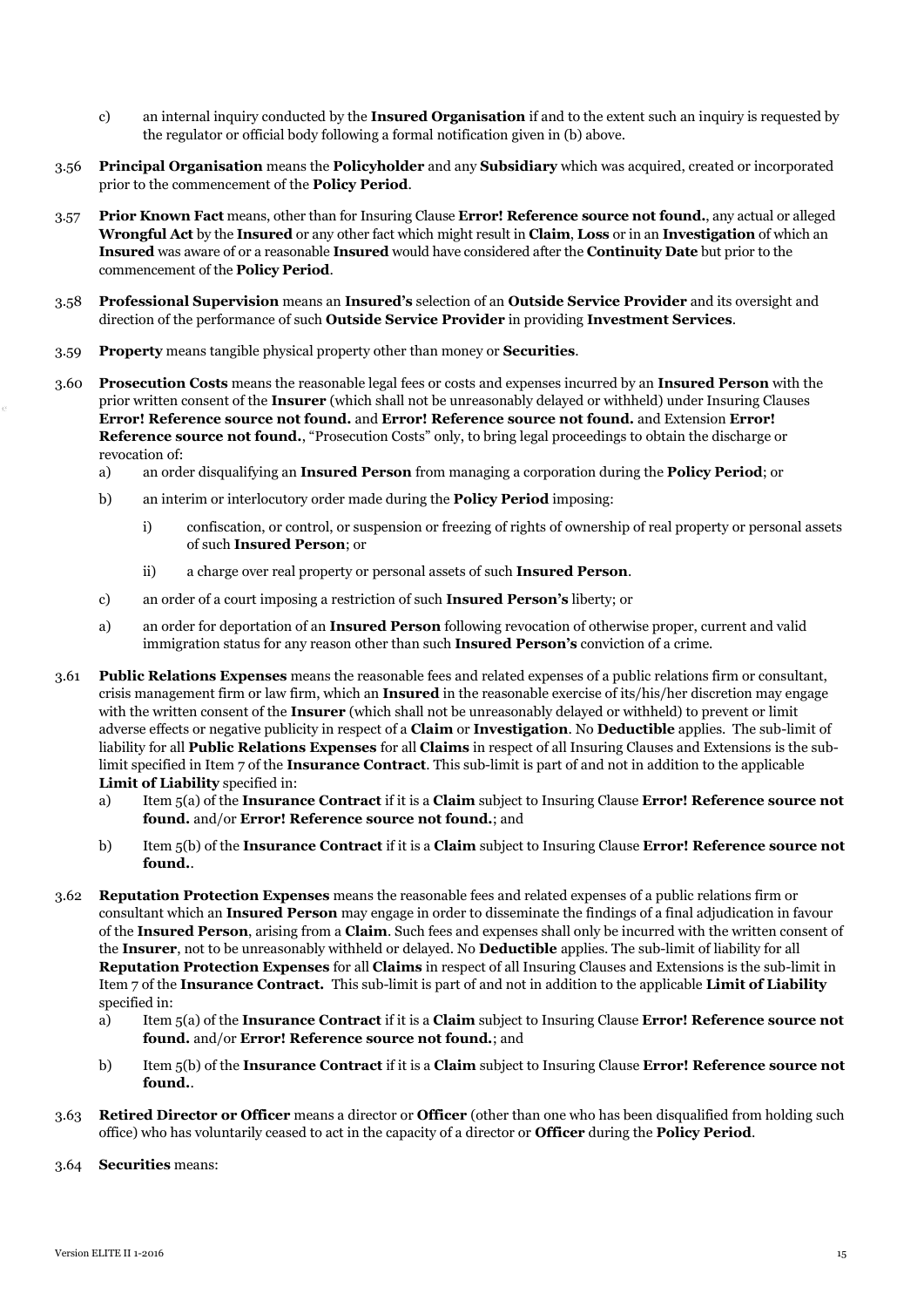- a) For the purpose of Insuring Clauses **Error! Reference source not found.**, **Error! Reference source not found.** and **Error! Reference source not found.**, any shares representing a share on the capital of the **Insured Organisation** and any right to purchase, subscribe to, or vote with respect to such shares.
- b) For the purpose of Insuring Clause **Error! Reference source not found.**, all negotiable and non-negotiable instruments or contracts, including any note, stock, bond, debenture, evidence of indebtedness, share or other equity or debt security, representing either money or property, but does not include money
- 3.65 **Shadow Director** means a shadow director or a de-facto director pursuant to Section 71 of the **Corporations Act** (or its equivalent in other jurisdictions) if acting in a position similar to the position of the member of the statutory or supervisory body of the **Insured Organisation**.
- 3.66 **Subsidiary** means at the commencement of the **Policy Period**:
	- a) any company in relation to which any **Insured Organisation** (excluding any **Fund**):
		- i) controls the composition of the statutory body and its members; and/or
		- ii) controls the voting power at any general meeting; and/or
		- iii) holds greater than fifty percent (50%) of the issued voting share capital; and/or
	- b) any joint venture or entity over which the **Insured Organisation** exercises effective management control.

Subject to Extension **Error! Reference source not found.**(c), "New Subsidiaries Cover", this policy does not provide cover in respect of any **Wrongful Act** or conduct occurring prior to the acquisition, creation or incorporation of such **Subsidiary.**

- 3.67 **Trading** means any dealings in securities, metals, commodities, futures, options, funds, currencies, foreign exchange, bonds, derivatives, and the like.
- 3.68 **Transaction** means any of the following events occurring during the **Policy Period** in respect of the **Policyholder**: a) it or all of its assets is or are acquired by another entity;
	- b) it merges or consolidates into or with another entity;
	- c) any person, entity or affiliated group of persons and/or entities obtains the right or power to elect, appoint or designate at least fifty percent (50%) of the directors of it;
	- d) any person, entity or affiliated group of persons and/or entities acquires fifty percent (50%) or more of the issued capital of it; or
	- e) a receiver, receiver and manager, liquidator, administrator, official manager or trustee is appointed to manage, administer, liquidate, supervise, or otherwise take control
- 3.69 **Act on Corporations** means Act No. 90/2012 Coll., on Business Corporations and Cooperatives (Act on Corporations).
- 3.70 **Civil Code** means Act No. 89/2012 Coll., the Civil Code.
- 3.71 **Wrongful Act** means:
	- a) For the purposes of Insuring Clauses **Error! Reference source not found.** and **Error! Reference source not found.**, any error, misstatement, misleading statement, act, omission, neglect, breach of trust, breach of fiduciary duty or breach of any **Applicable Regulations** committed, attempted, or allegedly committed or attempted, individually or otherwise, by an **Insured Person** while acting in his or her capacity as an **Insured Person** or any matter claimed against an **Insured Person** solely by reason of his or her status as such. **Wrongful Act** also includes but is not limited to an **Employment Related Wrongful Act** and misstatement or a breach of right of a person to protection of honour, dignity and reputation.
	- b) For the purposes of Insuring Clause **Error! Reference source not found.**, any error, misstatement, misleading statement, act, omission, neglect, breach of trust, breach of fiduciary duty or breach of any **Applicable Regulations** committed, attempted, or allegedly committed or attempted, individually or otherwise, by:
		- i) any **Insured**; and/or
		- ii) any other person for whose conduct the **Insured** is legally responsible,

while performing or failing to perform **Investment Services.**

c) For the purpose of Insuring Clause **Error! Reference source not found.**, **Wrongful Act** means **Criminal Conduct**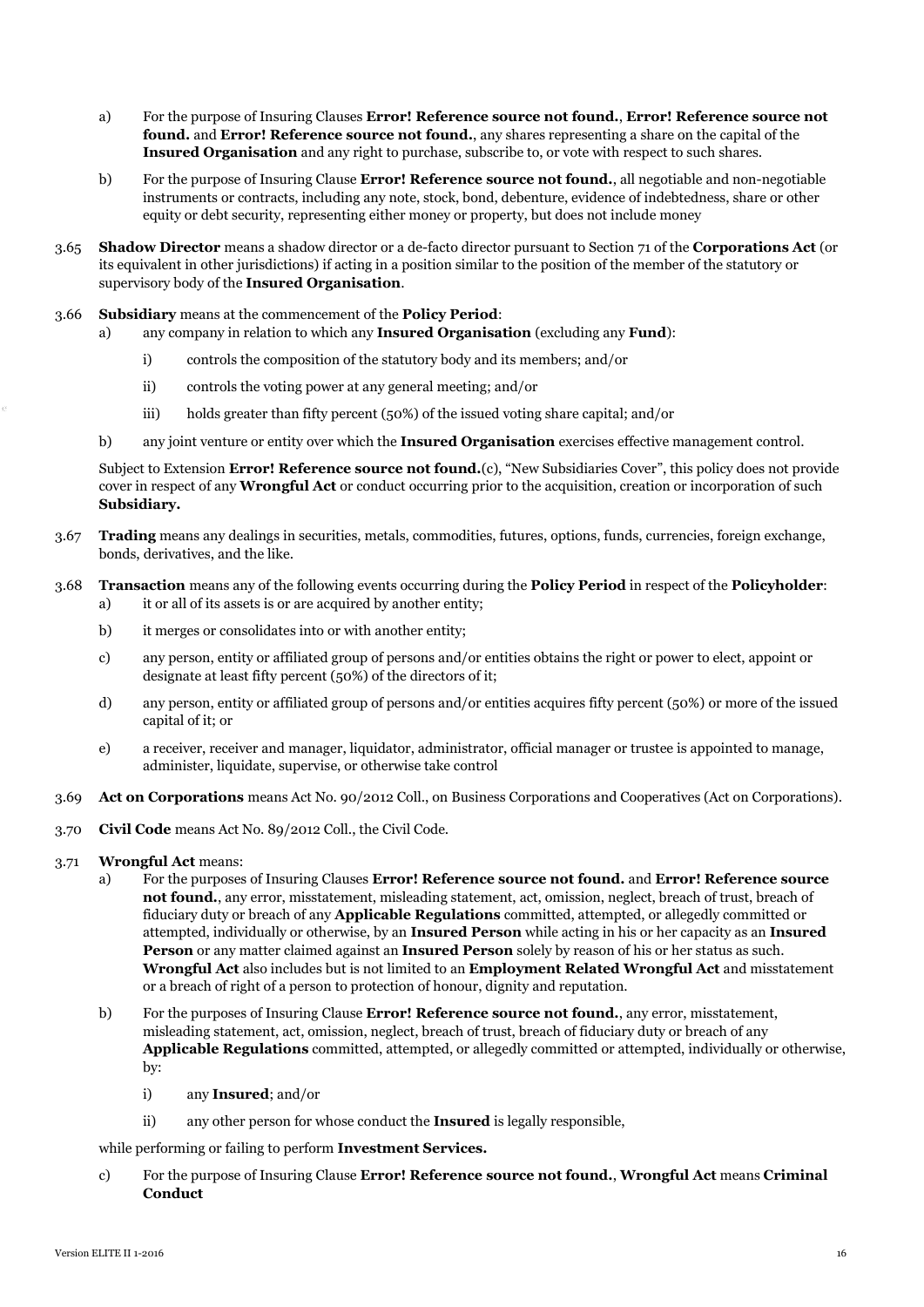# 4. General exclusions

# **Exclusion applicable to all insuring clauses**

## 4.1 **Prior matters**

The **Insurer** will not pay for any **Loss** directly or indirectly caused by, arising out of or in any way connected with:

- a) any **Claim** made, threatened or intimated against the **Insured** and/or an **Outside Organisation** before the **Policy Period**; or
- b) any pending or prior investigation, litigation or other proceedings commenced against the **Insured** and/or an **Outside Organisation** before the **Policy Period**, or alleging or derived from the same or substantially the same facts or circumstances alleged in the pending or prior litigation or proceedings ; or
- <span id="page-17-0"></span>c) any **Wrongful Act**, fact, circumstance, act, omission or claim of which the **Insured** and/or an **Outside Organisation** were or ought to have been aware before the **Policy Period** (including any **Wrongful Act**, fact, circumstance, act, omission or claim disclosed to the **Insurer** in any questionnaire or otherwise within the negotiations on conclusion of the **Insurance Contract** or notified to any insurer in relation to any insured event).

#### 4.2 **Loss in relation to transactions**

The **Insurer** will not pay for any **Loss** directly or indirectly caused by, arising out of or in any way connected with any **Wrongful Act**, fact, circumstance, act, omission or claim which occurred as of the date of the **Transaction.**

# **Extensions applicable to insuring clauses 1.1 (directors & officers liability), 1.2 (company reimbursement) and 1.3 (professional liability)**

## 4.3 **Conduct**:

The **Insurer** will not pay under Insuring Clauses **Error! Reference source not found.**, **Error! Reference source not found.** or **Error! Reference source not found.**, for any **Loss** directly or indirectly caused by, arising out of or in any way connected with the conduct of any **Insured**, or of any person for whose conduct the **Insured** is legally responsible, which involves:

- a) committing or permitting any knowing or wilful breach of duty, or violation, of any **Applicable Regulations**; or
- b) committing or permitting any criminal, deliberately fraudulent or deliberately dishonest act or omission; or
- c) any actual or attempted gain of personal profit, secret profit or advantage by any **Insured** to which the **Insured** was not entitled, except that this exclusion shall not apply to that portion of any **Loss** caused by, arising out of or in any way connected with a **Claim** in which violations of Sections 11, 12 or 15(a) of the Securities Act of 1933 (USA), as amended, are alleged against such **Insured**.

This Exclusion only applies where such conduct has been established to have occurred by written admission or final adjudication.

This Exclusion shall not apply to any **Claim** against an **Alternative Investment Fund Manager** that alleges a **Wrongful Act** by the **Alternative Investment Fund Manager** while establishing, implementing or maintaining appropriate procedures to prevent dishonest, fraudulent or malicious acts, but only where such **Wrongful Acts** are conducted or occur without the intent or knowledge of the **Alternative Investment Fund Manager**.

## 4.4 **Bodily Injury / Property Damage**

The **Insurer** will not pay under Insuring Clauses **Error! Reference source not found.**, **Error! Reference source not found.** or **Error! Reference source not found.** for any **Loss** directly or indirectly caused by, arising out of or in any way connected with any **Claim** for any bodily injury, sickness, disease, death, condition, emotional distress or nervous shock of any person, or for damage to or destruction of any tangible property including any claim for loss of use of such property.

This Exclusion does not apply to:

- a) **Non-Indemnifiable Loss** under Insuring Clause **Error! Reference source not found.**; or
- b) any **Claim** for emotional distress and/or injury to feelings resulting from an**Employment Related Wrongful Act**; or
- c) any **Claim** for libel, slander, defamation or injurious falsehood; or
- d) **Legal Representation Expenses**; or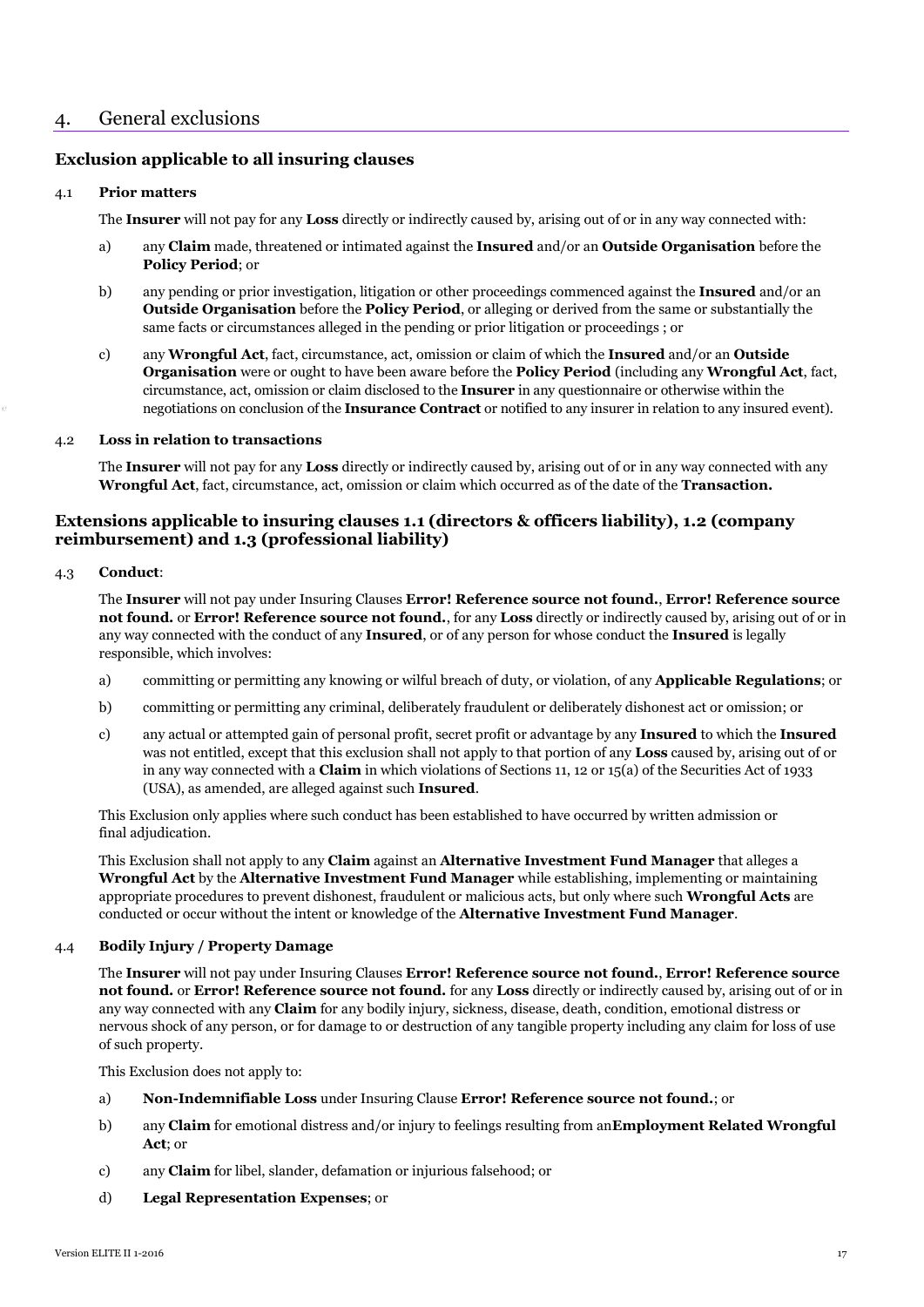- e) **Loss** arising from IT system failures or disruptions or failure of electronic transaction processing or
- f) the cover under Extension **Error! Reference source not found.**, "Occupational Health and Safety" and Extension **Error! Reference source not found.**, "Civil Fines / Pecuniary Penalties" and Extension **Error! Reference source not found.**, "Loss of Documents" and Extension **Error! Reference source not found.**, "Key Man Loss".

## **Extensions applicable to insuring clauses 1.1 (directors & officers liability) and 1.2 (company reimbursement)**

#### 4.5 **Insured versus Insured Claims in the USA only**

With respect to Insuring Clauses **Error! Reference source not found.** and **Error! Reference source not found.**, the **Insurer** will not pay any **Loss** directly or indirectly based on,, arising from or attributable to any **Claim** brought or maintained by or on behalf of the **Insured Organisation** or **Outside Organisation** against the **Insured Person** in the United States of America or its territories, except:

- a) for contribution or indemnity if such **Claim** directly results from another **Claim** that would otherwise be covered under this policy or
- b) any derivative claim brought against the **Insured Person** by any shareholder in the form of derivative action brought or maintained on behalf of the **Insured Organisation** or **the Outside Entity**;
- c) brought or maintained by a liquidator, receiver or administrative receiver, or similar person under the laws of any other jurisdiction; orin respect of **Defence Costs**.

## 4.6 **Outside Directorship**

In respect of Extension **Error! Reference source not found.**, "Outside Directorship Cover", the **Insurer** will not pay:

- a) for any **Loss** that is insured under any other policy entered into by or effected on behalf of the **Outside Organisation**, or under which the **Insured Person** is a beneficiary or insured, whether prior or current; or
- a) for any **Loss** in connection with any **Claim** made by or on behalf of any **Insured Person**, any **Outside Organisation** or any director, officer or employee of the **Outside Organisation**, or any individual or entity or affiliated group of individuals and/or entities who directly or beneficially own(s) or control(s) at the time of the **Wrongful Act** or other conduct, twenty percent (20%) or more of the issued and outstanding capital, equity or loan stock of the **Outside Organisation** and representation on the Board of Directors of the **Outside Organisation**, except in respect of:
	- i) any **Claim** based on, arising out of or attributable to an **Employment Related Wrongful Act**; or
	- ii) any **Claim** that is a derivative action brought or maintained in the name of an **Outside Organisation** by any legally authorised individual or entity, including any regulatory authority, liquidator, receiver or administrative receiver, provided the action is not brought or maintained with the express or tacit consent, agreement, concurrence, co-operation, support or encouragement of any **Insured Person**, the **Outside Organisation** or any directors, **Officers** or employees of the **Outside Organisation**, other than as required by law; or
	- iii) a **Claim** for contribution or indemnity by an **Insured Person**, if the **Claim** for contribution or indemnity results from a **Claim** which is covered under this policy.

## 4.7 **Professional Indemnity Exclusion**

The **Insurer** will not pay under Insuring Clauses **Error! Reference source not found.** or **Error! Reference source not found.**, Extension **Error! Reference source not found.** "Legal Representation Expenses" or any applicable Extension, for any **Loss** directly or indirectly caused by, arising out of or in any way connected with any **Claim** from any actual or alleged **Wrongful Act,** or other act, error or omission in the provision of **Investment Services** to a third party, including any alleged breach of any contract for the provision of **Investment Services** and/or advice to such third party by the **Insured**.

## **Extensions applicable to insuring clause 1.3 (professional liability)**

## 4.8 **Insured versus Insured Claims**

With respect to Insuring Clause **Error! Reference source not found.**, the **Insurer** will not pay any **Loss** arising from any **Claim** brought or maintained by any **Insured**, other than: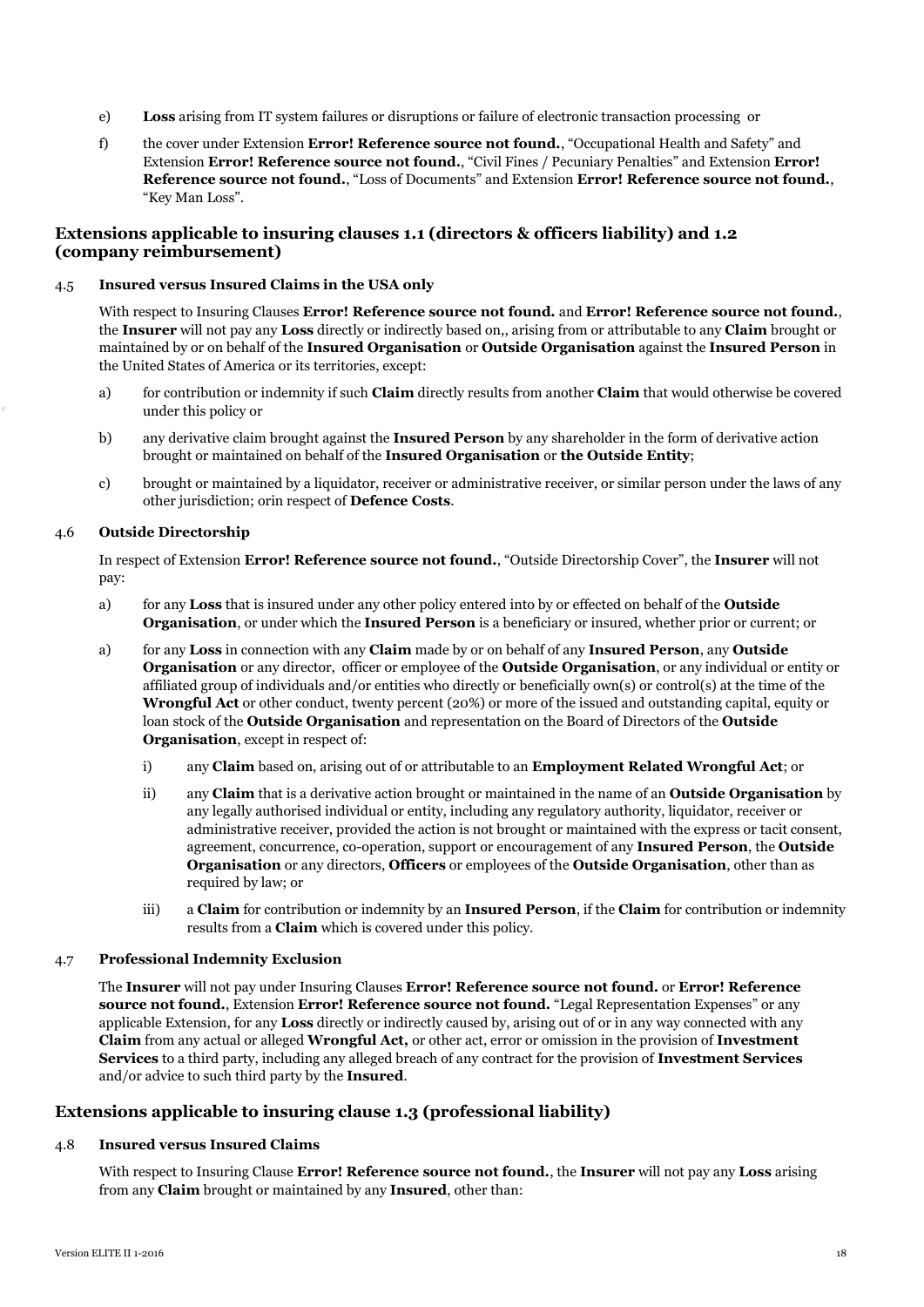- a) a **Claim** brought or maintained by an **Insured Organisation**, for and on behalf of members of a **Fund**, where a senior counsel selected by such **Insured Organisation** (selection of senior counsel being subject to approval by the **Insurer**, which approval shall not be unreasonably withheld) has advised that, on the balance of probabilities, the failure to make such a **Claim** would result in a breach of duty of such **Insured Organisation**. the **Insurer** will reimburse or pay on behalf of the **Fund** the cost of the legal advice;
- b) a **Claim** by an **Insured** who brings the **Claim** solely in his or her capacity as a client or customer of the **Insured Organisation** or beneficiary or member of a **Fund**;
- c) a **Claim** for contribution or indemnity by an **Insured Person** if the **Claim** for contribution or indemnity results from a **Claim** which is covered under this policy; or
- d) **Defence Costs**.

## 4.9 **Counterparty Insolvency**

The **Insurer** will not pay under Insuring Clauses **Error! Reference source not found.**, any **Loss** arising from any **Claim** directly or indirectly caused by, arising out of or in any way connected with the failure to pay or suspension of payment, or failure to fulfil a contract, by any investment company, broker, dealer, buyer, seller or underwriter of securities or commodities or property manager, or other organisations of a similar nature, other than the **Insured Organisation**. However this Exclusion will not apply in respect of **Claims** arising from **Wrongful Acts** of an **Insured** in rendering **Investment Services**.

## 4.10 **Pollution**

With respect to Insuring Clause **Error! Reference source not found.**, the **Insurer** will not pay for any **Loss** directly or indirectly caused by, arising out of or in any way connected with:

## a) **Pollutants**; and/or

b) any radioactive, toxic, contaminating, explosive or other hazardous properties of nuclear or atomic operation, installation, reactor, assembly, component, device, weapon, material, fuel or waste from the combustion of nuclear fuel

#### 4.11 **Assumed Liability**

The **Insurer** will not pay under Insuring Clauses **Error! Reference source not found.**, for any **Loss** directly or indirectly caused by, arising out of or in any way connected with any:

- a) **Claim** made against an **Insured** for an intentional breach of contract, or in respect of a liability assumed by any **Insured** pursuant to any contract, warranty or agreement which would not have otherwise attached to the **Insured** in the absence of such contract, warranty or agreement;
- b) actual or alleged express guarantee or warranty provided by or on behalf of the **Insured** as to the performance of any investment or other item of value.

However this Exclusion 4.10 shall not apply to:

- i) the **Insurer**'s obligation to advance **Defence Costs** in respect to **Investment Services**;
- ii) the contractual duty to exercise reasonable skill and care in the performance of **Investment Services** or the negligent breach of the **Alternative Investment Fund Manager's** appointment by an **Alternative Investment Fund**.

#### **Extensions applicable to insuring clauses 1.4 (crime)**

## 4.12 **Uncovered Matters**

With respect to Insuring Clause **Error! Reference source not found.** only, the **Insurer** will not pay any amount which, is or which is arising out of, based upon or attributable to:

- i) indirect or consequential loss of any nature, provided that this Exclusion shall not apply to Extension **Error! Reference source not found.**, "Reproduction of Electronic Computer Programs" and/or Extension **Error! Reference source not found.**, "Interest";
- ii) any loss or deprivation of income or profits (including but not limited to interest and dividends) provided that this Exclusion shall not apply to Extension **Error! Reference source not found.**, "Interest";
- iii) business interruption (including loss of computer time or use);
- iv) damage or destruction to any premises which the **Insured** owns or occupies for the purposes of conducting the **Insured's** business;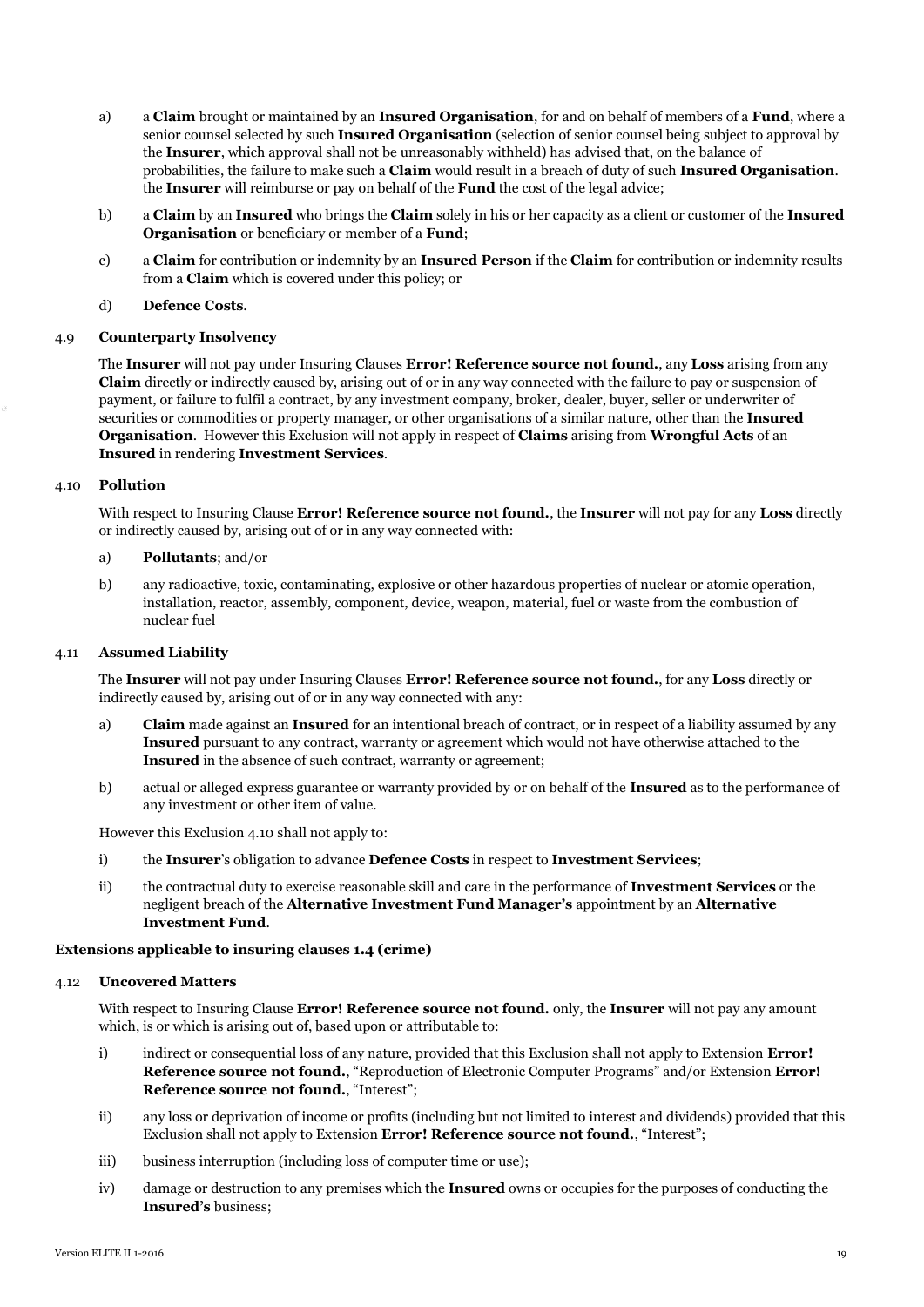- v) loss of or damage to any property, including money and **Securities**, whatsoever by reason of wear, tear, gradual deterioration, moth or vermin;
- vi) costs, fees and expenses incurred by an **Insured** in establishing the existence or amount of **Loss** under Insuring Clause **Error! Reference source not found.**, "Crime", provided that this Exclusion shall not apply to Extension **Error! Reference source not found.**, "Crime Costs";
- vii) principal, interest or other monies accrued or due (either now or in the future) but not yet paid to the **Insured Organisation** as a result of any loan, lease or extension of credit, provided that this exclusion shall not apply to Extension **Error! Reference source not found.**, "Interest"; or
- viii) mechanical, electrical or software failure, faulty construction, error in design, latent defect, wear or tear, gradual deterioration, electrical disturbance, electronic data corruption, failure or breakdown or any malfunction or error in programming or errors or omissions in electronic processing.

## 4.13 **Proprietary Information**

With respect to Insuring Clause **Error! Reference source not found.** only, the **Insurer** will not pay **Loss** which results from loss of any confidential information, including but not limited to patents, trademarks, copyrights, customer information, computer programs and trade secrets, except to the extent that such information is used to commit an act which gives rise to **Loss** covered under Insuring Clause **Error! Reference source not found.**, "Crime".

## 4.14 **Fraudulent Features in Electronic Computer**

## **Programs**

With respect to Insuring Clause **Error! Reference source not found.** only, the **Insurer** will not pay **Loss** resulting from fraudulent features contained in electronic computer programs developed for sale to, or that were sold to, multiple customers at the time of their acquisition by the **Insured Organization** from a vendor or other third person, unless:

- a) at the time of **Loss** such fraudulent features were contained solely on the electronic computer programs of the **Insured Organisation** and not on those sold to any other customer; or
- b) such fraudulent features were inserted subsequent to the date of acquisition by the **Insured Organization**.

## 4.15 **Infidelity of Directors**

With respect to Insuring Clause **Error! Reference source not found.** only, the **Insurer** will not pay **Loss** resulting from a **Wrongful Act** by any member of the Board of Directors of the **Insured** who is not an **Employee**, whether acting alone or in collusion with others.

#### 4.16 **Knowledge of Wrongful Act**

With respect to Insuring Clause **Error! Reference source not found.** only, the **Insurer** will not pay **Loss** resulting from a **Wrongful Act** occurring after the **Insured** had actual knowledge of an earlier **Wrongful Act** by the perpetrator.

## 4.17 **Knowledge of Prior Wrongful Acts**

With respect to Insuring Clause **Error! Reference source not found.** only, the **Insurer** will not pay **Loss** resulting from a **Wrongful Act** of any **Insured Person** if the **Insured** was aware of that **Insured Person's** prior acts of dishonesty or fraud in employment before being employed by the **Insured**, unless the **Insurer** agrees with the **Policyholder** otherwise.

# 5. Conditions applicable to crime insuring clause 1.4 (crime)

## 5.1 **Knowledge of Prior Wrongful Acts**

For the purpose of Exclusions **Error! Reference source not found.**, "Knowledge of Wrongful Act", or **Error! Reference source not found.**, "Knowledge of Prior Wrongful Acts", knowledge possessed by the **Insured** means knowledge possessed by a partner, director or **Officer** who is aware of the employment of a person and of that person's prior acts of fraud or dishonesty.

## 5.2 **Valuation**

When calculating the **Loss** that the **Insurer** will pay under Insuring Clause **Error! Reference source not found.** of the policy, the amount of **Loss** shall be determined by: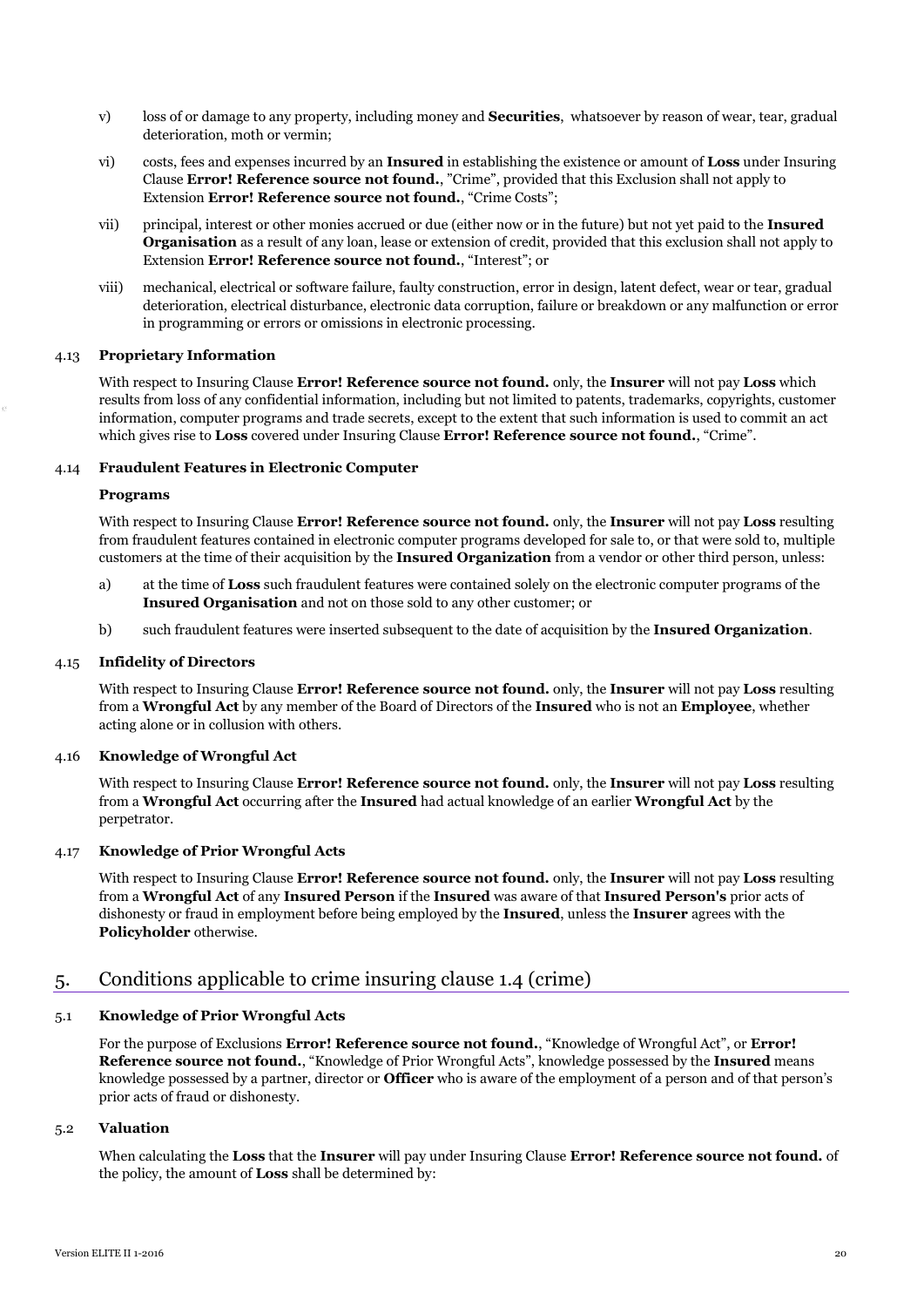- a) the actual market value of **Securities** at the close of business on the day of discovery of the **Loss**, or the cost of replacing the **Securities**, whichever is less. In addition, the **Insurer** will also pay the cost of issuing any lost instruments bond which may be required;
- b) the exchange rate set out by the Czech National Bank on the day of any **Loss**;
- c) the actual cash value of the property at the time of the **Loss**, or the cost of repairing or replacing property with property of like quality and value, whichever is less;
- d) the cost of blank books, pages, or other blank material to replace lost or damaged books of account and records, plus the cost of labour paid by the **Insured** to reproduce such books of accounts or records.

# 6. General conditions

## 6.1 **Limit of Liability**

The **Insurer** will provide the indemnity for the **Policy Period** in the maximum amount of:

- a) **Aggregate Limit of Liability** in connection with all insurance under the **Insurance Contract** and this policy (including all the Extensions with the exception of insurance pursuant to Article 2.15 and 2.27 above, to which additional limits of liability apply);
- b) relevant **Limit of Liability** for each insurance under Insuring Clause 1.1 a 1.2. 1.3 and 1.4 above, or for the insurance under the Extensions that apply in connection with such relevant insurance (with the exception of insurance pursuant to Article 2.15 and 2.27 above, to which additional limits of liability apply);
- c) sublimit of liability in connection with insurance under the Extensions if so specified in the **Insurance Contract** or in the relevant Extension;

irrespective of the number of claims under this policy, the insuring clause(s) under which is it is made, the amount claimed or the number of **Insured Persons** who claim or moment of arising of such claim.

Except as provided in Extensions 2.15 and 2.27 any sub-limit shall be part of and not in addition to the **Aggregate Limit of Liability** and relevant **Limit of Liability**. This means that indemnity provided under any Extension lowers the sublimit applicable to such Extension, **Limit of Liability** for relevant insurance under Insuring Clause 1.1 and 1.2, 1.3 or 1.4 above and also the **Aggregate Limit of Liability**. Once the sublimit of the relevant Extension is exhausted, the **Insurer** will not pay any indemnity under such Extension, even if such Extension related to other insurance under Insuring Clause 1.1, 1.2, 1.3 or 1.4 above.

The **Aggregate Limit of Liability**, applicable **Limit of Liability** or any applicable sub-limit of liability is payable in excess of the applicable **Deductible**.

No **Limit of Liability** is increased or reinstated when Condition 6.10, "Non-Renewal Discovery Periods", Condition 6.9, "Discovery Period following a Transaction", or Extension 2.17, "Retired Directors and Officers" cover is in operation. Any cover under those provisions is part of, and not in addition to, the applicable **Limit of Liability**.

For **Bail Bond Costs**, **Public Relations Expenses**, **Reputation Protection Expenses**, **Crisis Costs** and **Pre-Investigation Costs**, a separate aggregate sub-limit shall apply for each of those Extensions for each of Insuring Clauses 1.1, 1.2 and 1.3. Such separate sub-limits shall be part of and not in addition to the **Limit of Liability** specified in Items 5(a) and 5(b) of the **Insurance Contract** respectively.

## 6.2 **Deductible**

Unless otherwise stated in the **Insurance Contract** or this policy, any indemnity under this insurance with respect to each insured event will be provided only in the amount exceeding the relevant **Deductible** which applies to every **Claim** including a serial claim as defined in Article 6.12 below. The **Deductible** does not apply to **Non-Indemnifiable Loss**. The amount of **Deductible** is borne by the **Insured** and the **Insurer** is not obligated to pay any amount within such **Deductible**.

## 6.3 **Worldwide Coverage**

To the extent permitted by the **Applicable Regulations** and law (which expression is for this purpose taken to include but not be limited to any trade or economic sanctions applicable to either party), and subject to the terms of this policy, it covers **Wrongful Acts** committed, **Claims** made and **Investigations** or **Pre-investigations** commenced anywhere in the world.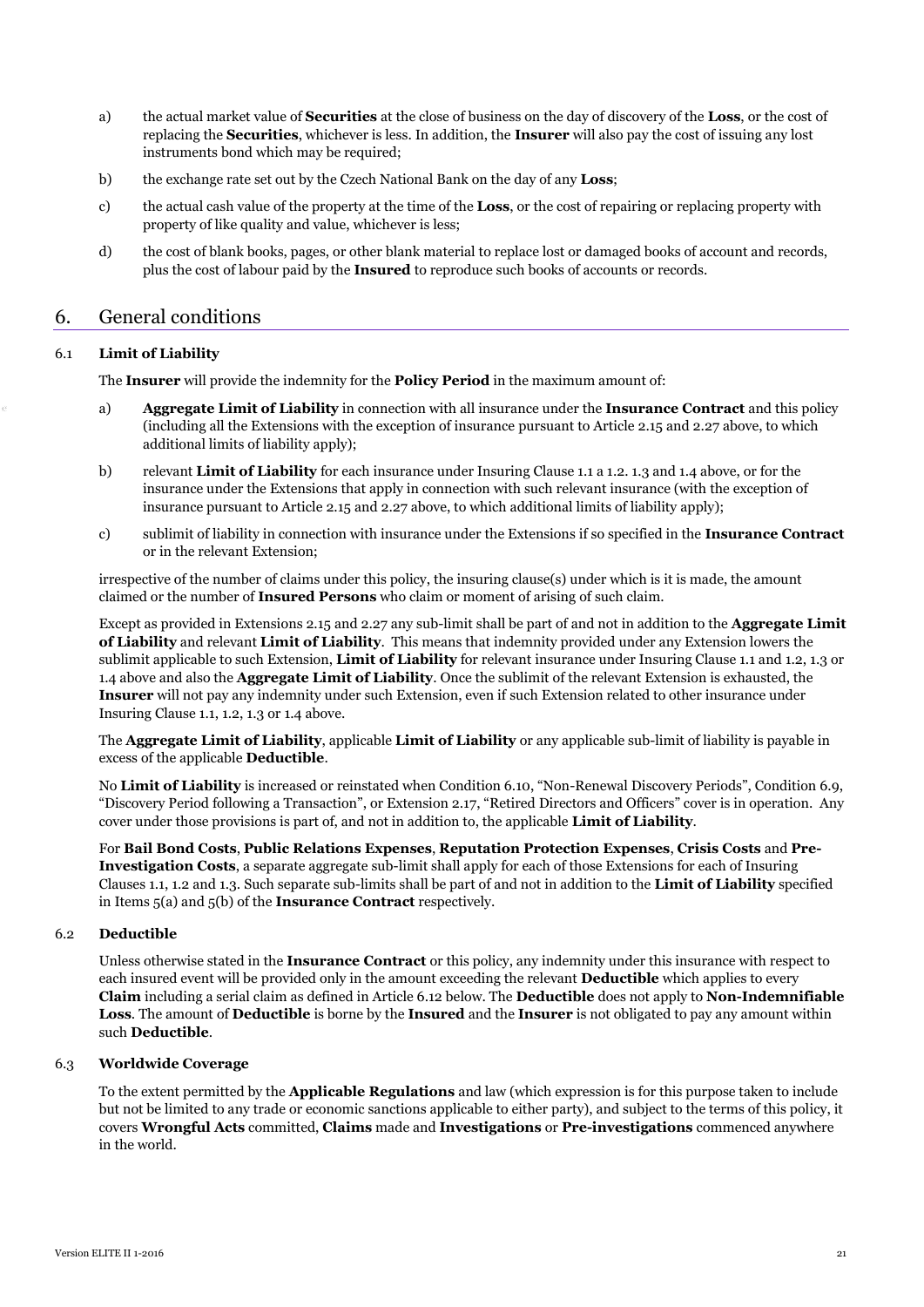## 6.4 **Governing Law**

This policy of insurance shall be governed by Czech Law. Any dispute arising from or otherwise relating to this insurance shall be decided by the relevant court in the Czech Republic.

## 6.5 **Headings**

In this policy headings are merely descriptive and not to aid interpretation.

## 6.6 **Notification**

The **Insured** must, as soon as practicable, give written notice to the **Insurer** of any **Claim** first made or **Investigation** first commenced, or **Loss** first discovered, during the **Policy Period** or **Discovery Period**. All notifications under this policy must include the following information:

- i) a specific description of the alleged **Wrongful Act** or other conduct; and
- ii) details of all parties involved; and
- iii) a copy of any **Claim** or **Investigation**; and
- iv) complete details of any alleged **Loss**; and
- v) such other information as the **Insurer** may require.

If an **Insured Person** should have notified a **Claim** or **Investigation** under a policy existing or expired before or on the inception date of this policy but was unable to do so due to being legally prohibited pursuant the relevant legal regulations or by a public authority then the **Insurer** irrevocably waives any right it may have to rescind or avoid this policy on the grounds of non-disclosure or misrepresentation, solely with respect to such prior **Claim** or **Investigation**.

Provided, however if an **Insured Person** should have notified the **Insurer** of a **Claim** or **Investigation** during the **Policy Period** but was unable to do so due to being legally prohibited pursuant the relevant legal regulations or by a public authority then the **Insurer** must be notified within thirty (30) days of the **Insured Person** being legally able to do so, however, within twenty-four (24) months after the end of the **Policy Period** at the latest

## 6.7 **Allocation of Loss**

In case that:

- i) this insurance covers the **Loss** only partially; or
- ii) the **Claim** is brought against the **Insured** and at the same time against one or more persons that are not insured under this policy;

the **Insurer** and the **Insured** will make every effort to determine which part of the **Loss** is to paid under this insurance in order to achieve a fair and equitable allocation of covered and uncovered part of the **Loss**.

If any advance to **Defence Costs** or **Legal Representation Expenses** is to be provided as part of the **Loss** under the preceding paragraph, the **Insurer** will advance them in the proportion which the **Insurer** contends should be allocated to **Loss** in accordance with the preceding paragraph (including already incurred costs).

#### 6.8 **Conduct of Proceedings**

- a) It is the duty of the **Insured**, not the **Insurer**, to defend any **Claim** against the **Insured** notified under Insuring Clauses **Error! Reference source not found.**, **Error! Reference source not found.** or **Error! Reference source not found.** of this policy. It is also the duty of the **Insured**, not the **Insurer**, to arrange representation at an **Investigation** covered by Extension **Error! Reference source not found.**, "Legal Representation Expenses", of this policy. The **Insurer**, however, will have the right to effectively associate with any **Insured** in respect of any such **Claim** or **Investigation** and in case of **Claims** under paragraph (d) and (e) below the **Insurer** may take over the defence; the **Insured** shall provide the **Insurer** with all necessary cooperation.
- b) The **Insurer** will accept as reasonable and necessary the retention of separate legal representation to the extent required by a material conflict of interest between any **Insureds**.
- c) If a **Claim** is made against an **Insured** by another **Insured***,* the **Insurer** shall have no duty or obligation to communicate with any **Insured** in relation to that **Claim**, other than the **Insured** against whom or which the **Claim** is made.
- d) The **Insurer** shall have the right, but not the duty, to defend and contest any **Claim** under Insuring Clauses **Error! Reference source not found.** and **Error! Reference source not found.** brought against an **Insured Person** by or on behalf of any: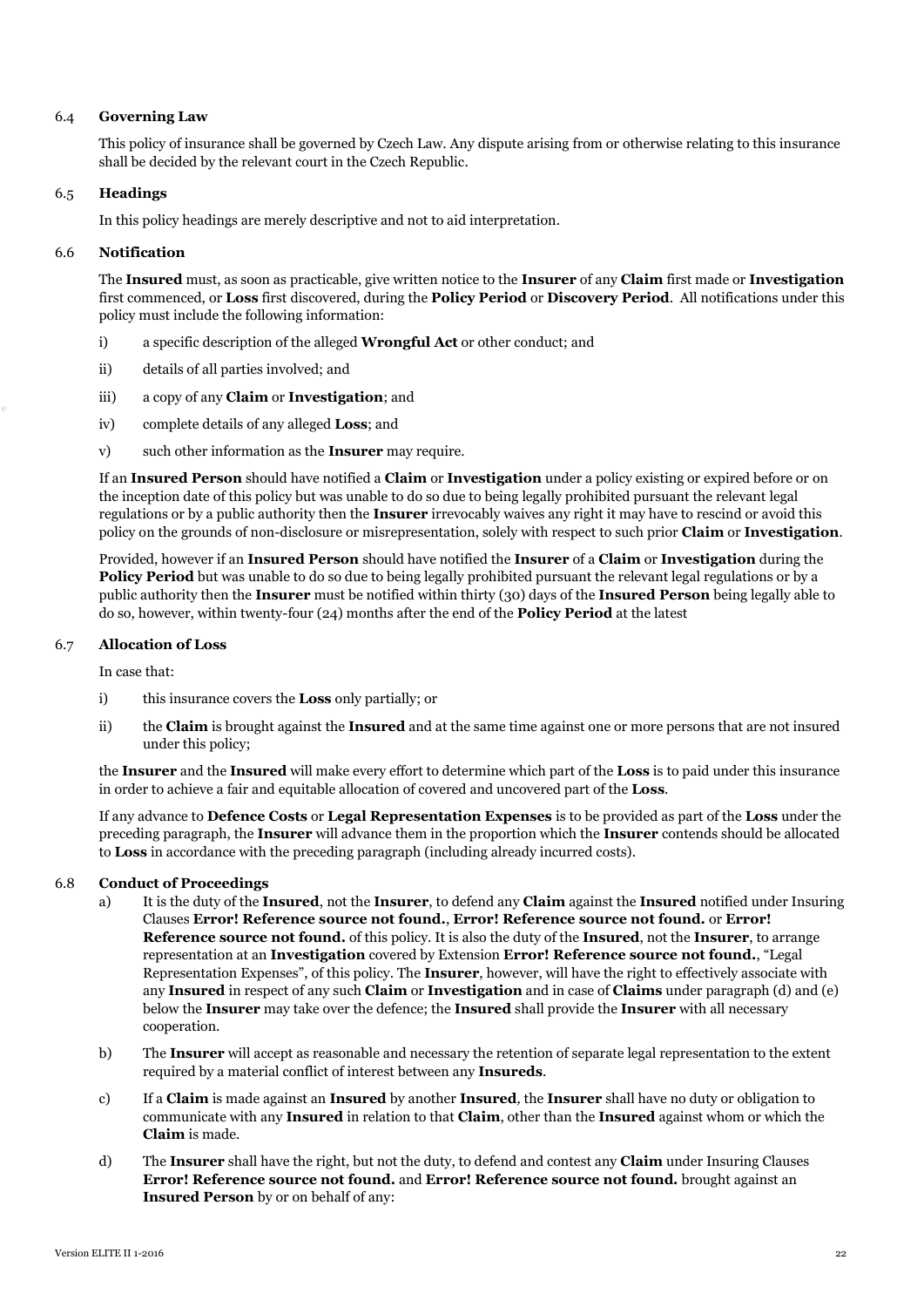## i) **Insured Organisation**; or

## ii) **Outside Organisation**

#### unless such **Claim** is:

- i) for contribution or indemnity if such **Claim** directly results from another **Claim** that would otherwise be covered under this policy; or
- ii) a shareholder derivative action brought or maintained on behalf of the **Insured Organisation** or **Outside Organisation** without the solicitation or participation of an **Insured** or **Outside Organisation** unless legally compelled to do so; or
- iii) brought or maintained by a liquidator, receiver or administrative receiver, or similar person under the laws of any other jurisdiction.

With respect to such **Claims**, the **Insurer** shall have no duty or obligation to communicate with any other **Insured** in relation to such **Claim**.

- e) In respect of Insuring Clause **Error! Reference source not found.**, the **Insurer** may take over and conduct (in the name of any **Insured)** the defence of any **Claim**.
- a) The **Insured** must not make any admission of liability in respect of, or agree to settle, any **Claim** or incur any **Loss**, including any **Defence Costs** or **Legal Representation Expenses**, without the prior written consent of the **Insurer** (which shall not be unreasonably delayed or withheld), with the exception of costs pursuant to Article 2.10 above. A **Pre-Investigation** shall not constitute an admission of liability.
- b) The **Insured** must, at their own expense, give the **Insurer** and any investigators or legal representatives appointed by the **Insurer**, all information they reasonably require, and full co-operation and assistance in the conduct of the investigation (including for the purpose of enabling the **Insurer** to determine its liability to provide indemnity under this policy), defence, settlement, avoidance or reduction of any actual or possible **Loss**, **Claim** or **Investigation**.
- c) The obligations of the **Insured**, and rights of the **Insurer**, in sub-clauses (f) and (g) of this clause apply equally to any claim under the policy for Mitigation Costs, as specified in Extension 2.25.

#### 6.9 **Discovery Period Following a Transaction**

The **Policyholder** shall inform the **Insurer** about the **Transaction** within 30 days from effective day of such **Transaction** at the latest.

In the event a **Transaction** occurs, the **Insurer** will only pay:

- a) **Error! Reference source not found.**, **Loss** for any **Wrongful Act** committed prior to the **Transaction** and which is otherwise covered by this policy; and
- b) for the purposes of Extension **Error! Reference source not found.**, **Legal Representation Expenses** or Extension 2.6 **Pre Investigation costs** in respect of conduct committed prior to the **Transaction** and which is otherwise covered by this policy; and
- c) for the purposes of Insuring Clause **Error! Reference source not found.**, **Loss** in respect of **Wrongful Acts**  allegedly committed prior to the **Transaction** and which is otherwise covered by this policy.

However, the **Policyholder** may, up to forty-five (45) days after the **Transaction**, request an offer from the **Insurer** for a **Discovery Period** of up to eighty-four (84) months from the expiry date of the **Policy Period**. Upon such request and following the receipt by the **Insurer** of any requested information, the **Insurer** shall offer to extend the cover under this policy for a **Discovery Period** of up to eighty-four (84) months on such terms and conditions and at such premium as it may decide in its discretion

#### 6.10 **Non-Renewal Discovery Periods**

If on expiry, any insurance clause (Insuring Clauses **Error! Reference source not found.** through to **Error! Reference source not found.**) under this policy is neither renewed nor replaced with insurance providing such coverage with any insurer, any **Insured** is entitled to a **Discovery Period** of forty-five (45) days automatically for no additional premium and may, subject to the payment of an additional payment of one hundred percent (100%) of the **Premium**, extend the cover under that coverage clause of this policy for a **Discovery Period** of twelve (12) months from the expiration of the **Policy Period**, provided that:

a) the extended cover applies only to: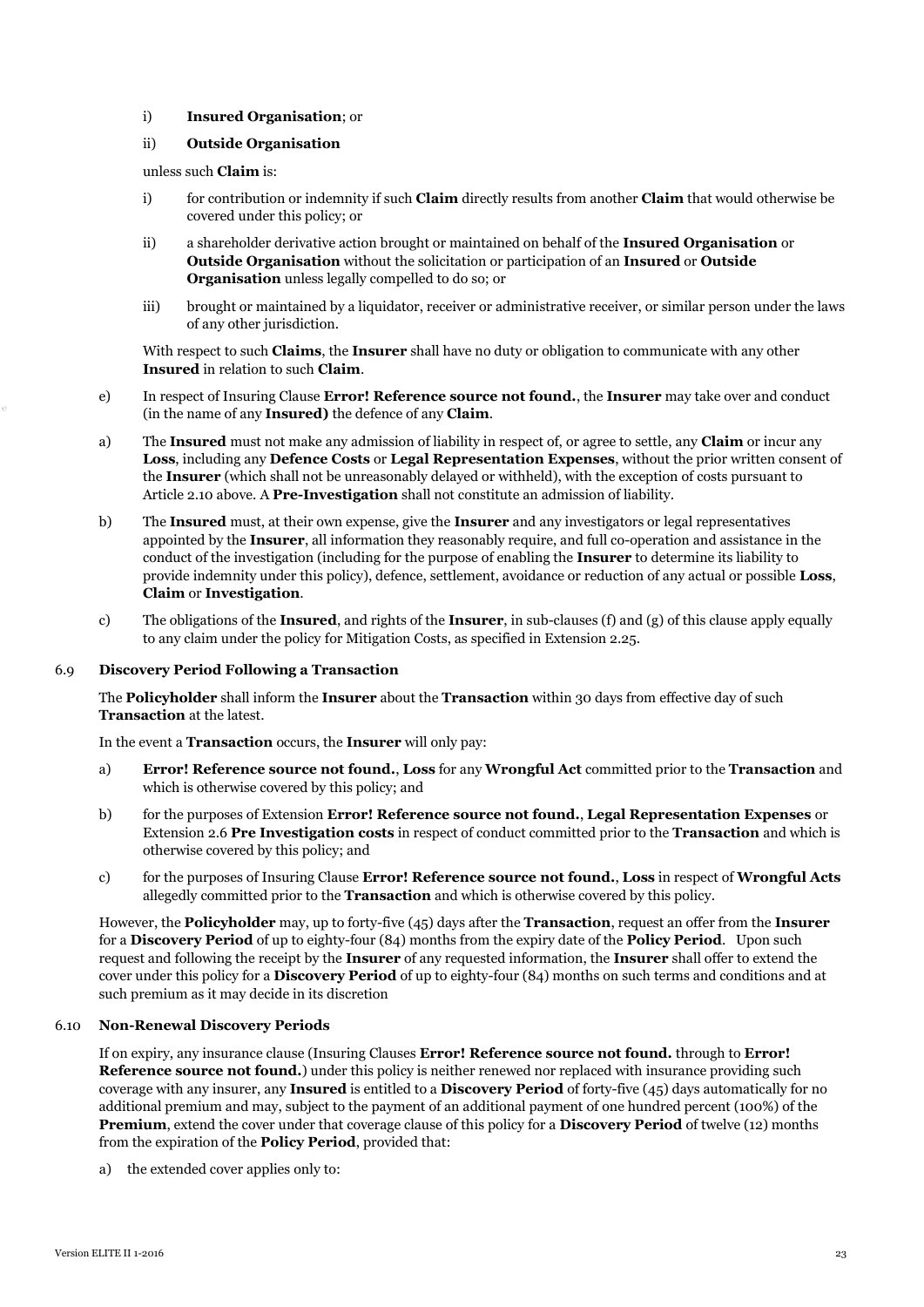- i) **Claims** first brought against the Insured **and** notified to the **Insurer** before the expiry of the **Discovery Period**, but only if the **Wrongful Acts** were wholly committed before the expiry of the **Policy Period**;
- ii) an **Investigation**, for the purposes of Extension **Error! Reference source not found.**, "Legal Representation Expenses" or Extension 2.6 **Pre-Investigation Costs**, in respect of actual or alleged conduct undertaken prior to expiry of the **Policy Period** and notified to the **Insurer** before the expiry of the **Discovery Period**, but only if the **Wrongful Acts** were wholly committed before the expiry of the **Policy Period**;
- iii) that coverage clause of this **Policy** that is neither renewed nor replaced, before or during the **Discovery Period**, with a policy providing coverage to that effect;
- b) to exercise this **Discovery Period**, the **Policyholder** must, within the forty-five (45) day period after the expiration of the **Policy Period**:
	- iv) provide written notice to the **Insurer** of the intention to exercise the twelve (12) month option; and
	- v) pay the additional premium.

The **Insurer** may set out specific conditions at his discretion for such extended **Discovery Period** (including specific limit of liability).

- c) the **Insured** shall not have the right to purchase the 12 month **Discovery Period** in the event that a **Transaction** occurs; and
- d) the **Discovery Period** is not available in the event the **Insurance Contract** is cancelled or avoided. Any additional premium payable under this Extension will be fully earned upon payment and will be non-refundable.
- e) for the avoidance of doubt, the **Insured** agrees that Chubb's offer of renewal terms, conditions, limits of liability or premium different from those of this policy does not constitute a refusal to renew.
- f) There shall be no entitlement to a **Discovery Period** in the event, and from the date that, the **Policyholder**  obtains any similar insurance cover. In such an event, any **Discovery Period** already purchased shall automatically be cancelled. The premium shall have been fully earned at inception of the **Discovery Period**

#### 6.11 **Subrogation**

If any payment is made by the **Insurer** under this policy, the **Insurer** will be subrogated to all rights of indemnity, contribution or recovery of the **Insured** in relation to that payment.

The **Insured** must, at their own expense, provide the **Insurer** with all reasonable assistance and cooperation in securing and enforcing such rights including providing the Insurer with all relevant written documentation and undertaking all necessary acts. The **Insured** must not surrender any right, or settle any **Claim** for indemnity, contribution or recovery, without the prior written consent of the **Insurer**.

The **Insurer** agrees to waive its rights of subrogation against an **Insured Person** under this policy except where it has been established such **Insured Person** has in relation to the relevant insured event committed a deliberate criminal act, fraudulent or malicious act, or obtained any profit or advantage to which such **Insured Person** was not entitled.

## 6.12 **Multiple Claims**

If a single **Wrongful Act**, or a series of **Wrongful Acts** or conduct which are attributable to the one originating source or underlying cause or related such sources or causes, gives rise to more than one **Claim** or (for the purpose of Insuring Clause **Error! Reference source not found.** and applicable Extensions) **Loss**, then all such **Claims** or **Losses** shall be treated as a single **Claim** or **Loss** for the purpose of applying the **Deductible** and the applicable **Limit of Liability**, or any sub-limit of liability, set out in the **Insurance Contract**. Such multiply claims are covered by this insurance only if the first of such **Claims** or **Losses** has been notified to the **Insurer** within the **Policy Period**.

All such **Claims** will be treated as if first made at the time of the earliest **Claim** and in the case of Losses when the first **Wrongful Act** is first discovered. 'Discovered' means the knowledge possessed by any director or officer of the Insured Organisation.

Further, for the purpose of Insuring Clause **Error! Reference source not found.**, all Loss flowing from the acts of the same person or group of persons in collusion will be considered a single Loss.

#### 6.13 **Severability and Non-Avoidance**

Any information communicated by each of the **Insureds** to the **Insurer** shall be imputed to any other **Insured Person** to determine whether cover is available for that other **Insured**; also no conduct of, facts known to or knowledge possessed by any one **Insured** shall be imputed to any other **Insured Person**.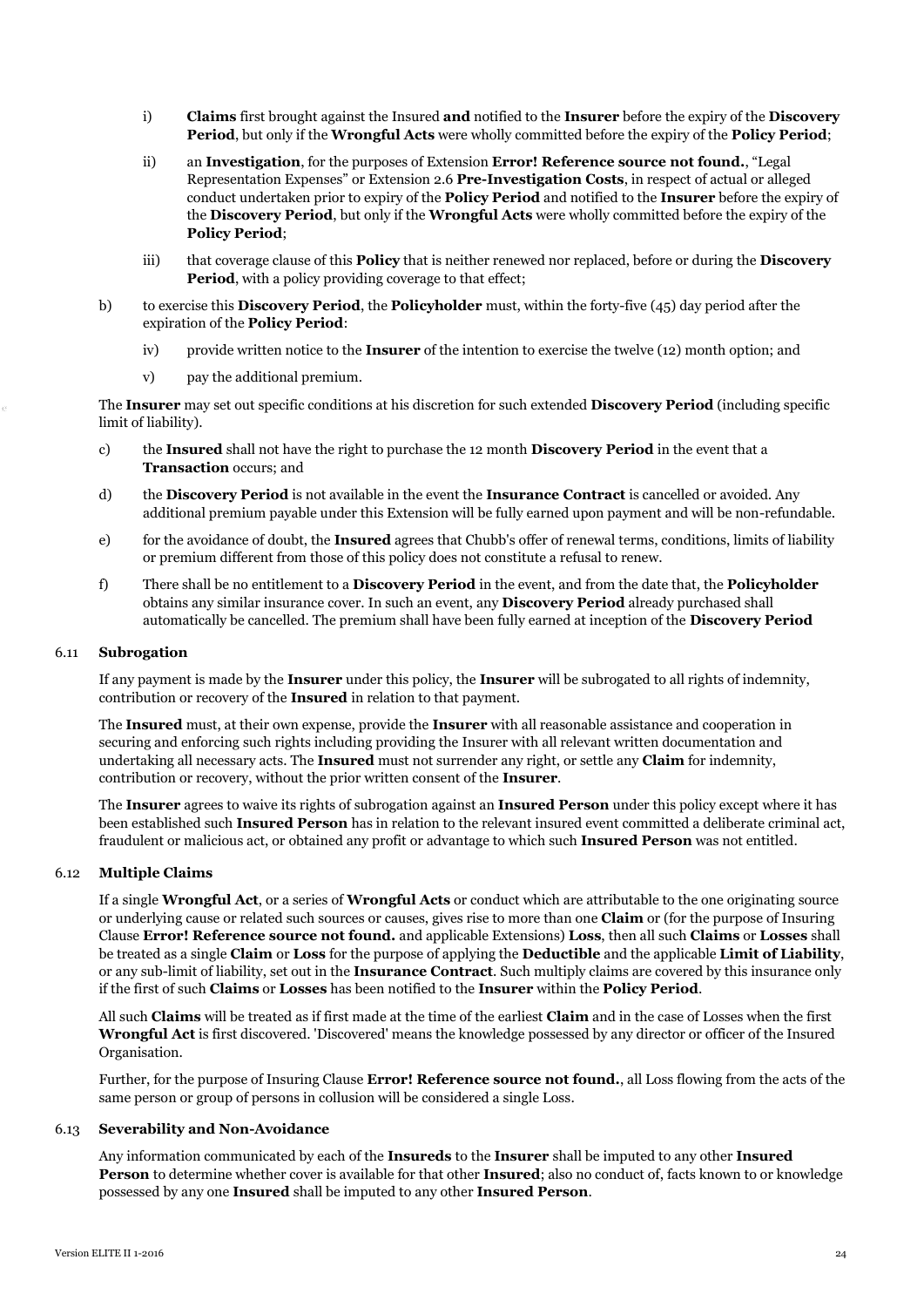Only the statements in the questionnaire and other communication before conclusion of the **Insurance Contract** and knowledge of the **Insured** may be imputed to the **Policyholder** for determination whether an indemnity will be provided for the Loss concerning such **Insured**.

In respect of Insuring Agreements 1.3 and 1.4, action or omissions, statements made or knowledge possessed by any past, present or future director or **Officer**, shareholder or senior employee of the **Insured Organisation** or any person who holds an equivalent position in the **Insured Organisation**, will be imputed to such **Insured Organisation**.

Further, in respect to insuring clause **Error! Reference source not found.** only, statements made in the questionnaire and other communication before conclusion of the **Insurance Contract** and knowledge possessed by an **Insured Person** who is the subject of a claim under this policy shall be imputed to the **Insured Organisation** for the sole purposes of determining if cover is available under Insuring Clause **Error! Reference source not found.** for indemnifiable **Loss** with respect to such **Insured Person**

## 6.14 **Presumptive Indemnification**

For the purpose of Insuring Clause **Error! Reference source not found.**, in the event and to the extent the **Insured Organisation** is permitted or legally obligated to pay an **Insured Person** by way of indemnification as a result of any **Claim** and fails or refuses to do so for any reason, the **Insurer** will pay such **Loss** on behalf of the **Insured Person.** It shall be the responsibility of the **Insurer**, and not the **Insured Person** to pursue reimbursement of the **Deductible**  specified in Item 9(b) of the **Insurance Contract** from the **Insured Organisation**. However, the **Deductible** will not be payable if the **Insured Organisation** is unable to pay the amount of the **Deductible** due to insolvency

#### 6.15 **Order of Payments**

The **Insurer** is liable to make payment in the following order:

- a) First, any payment for **Non-Indemnifiable Loss** and other **Loss** for which cover is provided under Insuring Clause **Error! Reference source not found.** of this policy and under any relating applicable Extension;
- b) Second, **Loss** for which cover is provided under Insuring Clauses **Error! Reference source not found.**, **Error! Reference source not found.** and **Error! Reference source not found.** of this policy and under any relating applicable Extension, unless the **Insured** requests otherwise; and
- c) Third, and only after payment of **Loss** has been made pursuant to paragraphs (i) and (ii) above, with respect to whatever remaining amount of the **Limit of Liability** is available after such payment, **Loss** for which cover is provided under any Entity Cover Extension Endorsement attached to this Policy.
- 6.16 If the **Limits of Liability** for the covers the subject of each of Insuring Clauses **Error! Reference source not found.** and **Error! Reference source not found.** on the one hand and Insuring Clause **Error! Reference source not found.** on the other, are not the subject of single **Limit of Liability**, General Condition **Error! Reference source not found.Order of Payments**

has no application.

The bankruptcy or insolvency of any **Insured Organisation** will not relieve the **Insurer** of any of its obligations to prioritise payment of covered **Loss** under this policy

#### 6.17 **Confidentiality**

The **Insured** must not disclose the terms, the nature or any **Limit of Liability** or the **Premium** payable under this policy, to any third party, including disclosure in the **Insured Organisation's** annual report, except where:

- a) the **Insurer** provides written consent; or
- b) the Insured decides, in providing **Investment Services**, it is necessary for it to provide, or cause to have provided, to a client an insurance certificate; or
- c) disclosure is required by relevant legal regulations or by decision of the public authority.

#### 6.18 **Assignment**

This policy and any rights arising under this policy cannot be assigned without the prior written consent of the **Insurer**.

#### 6.19 **Other Insurance**

If any **Loss**, **Key Man Loss** or Extension **Error! Reference source not found.**, "Crime Costs", is or are insured under any other policy entered into by, or effected on behalf of, the **Insured**, or under which the **Insured** is a beneficiary, whether prior or current, then to the extent legally permissible, this policy, subject to its limitations, conditions, provisions and other terms, will only cover **Loss**, **Key Man Loss** or Extension **Error! Reference source not found.**, "Crime Costs", to the extent that the amount of it is in excess of the amount of such other insurance.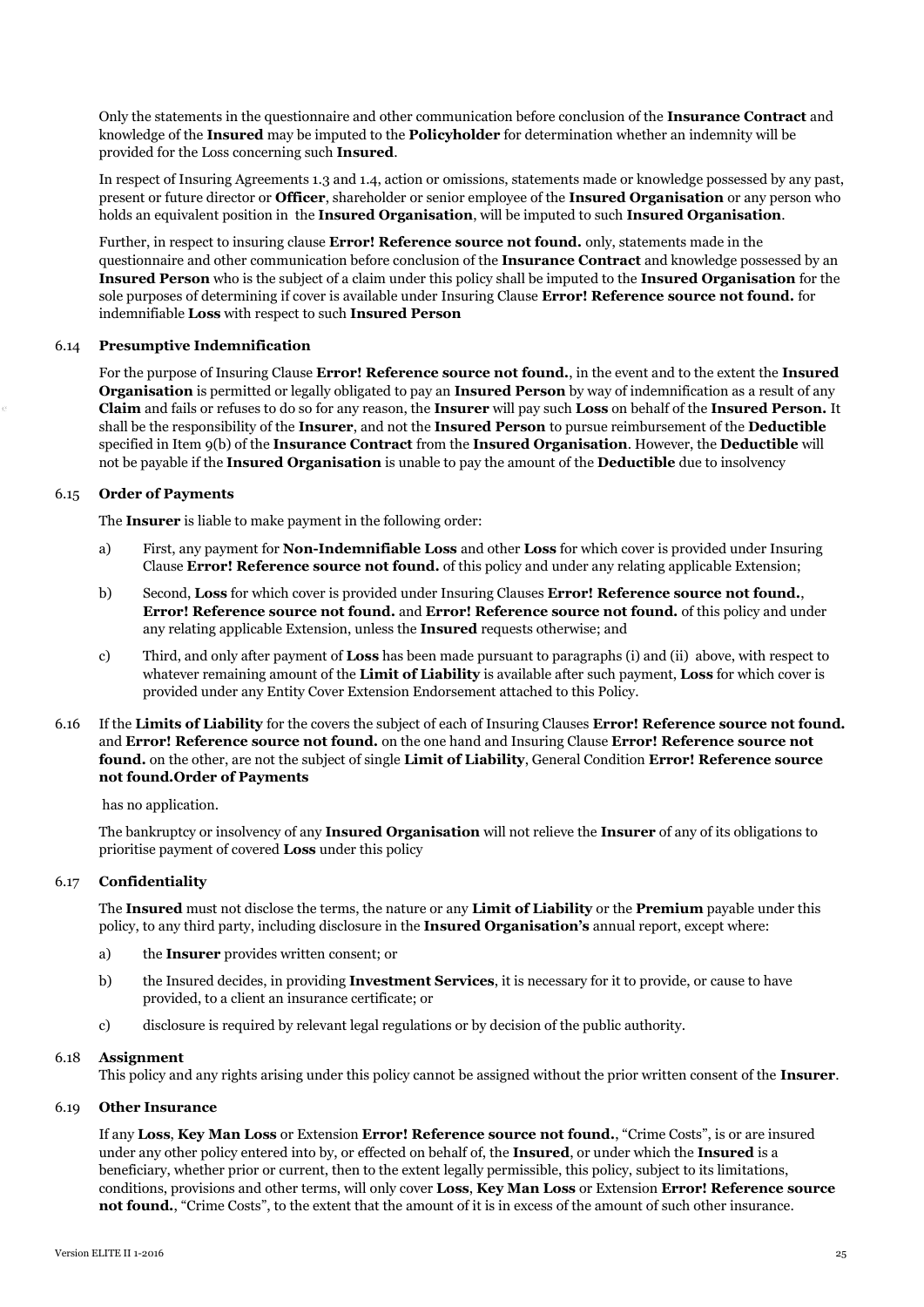The preceding paragraph does not apply to such other insurance that is written specifically as excess insurance over the **Limit of Liability** or Additional Limits for relevant Exclusions.

## 6.20 **Trade and Economic Sanctions Clause**

Chubb European Group Limited is a subsidiary of a US parent and Chubb Limited (a NYSE listed company) and part of the Chubb Group of companies. Consequently, Chubb European Group Limited is subject to certain US laws and regulations in addition to EU, UN and national sanctions restrictions which may prohibit it from providing cover or paying claims to certain individuals or entities, and from insuring certain types of activities in or connected with certain countries and territories such as, but not limited to, Iran, Syria, North Korea, North Sudan, Cuba and Crimea.

#### 6.21 **Monetary Payment**

The **Insurer** is obliged to provide the insurance indemnity in no other form than in a monetary payment regardless of whether the relevant legislation requires or allows providing compensation for loss through non-monetary payment.

#### 6.22 **Salvage Costs**

Unless agreed otherwise, the salvage costs that are not indemnified under Extension 2.25 shall be limited to CZK 10,000, respectively to 30% of the **Limit of Liability** in case of rescue of life or protection of people´s health.

## 6.23 **Fraudulent Claims**

If the **Insured** makes a claim for indemnity under this insurance knowing the same to be false or fraudulent as regards the amount or otherwise, the Insurer has right to refuse to provide insurance benefits. The **Policyholder** does not have right to return of any premium paid. By refusal of the insurance benefits, this insurance is not terminated.

#### 6.24 **Insurable Interest**

This insurance can be concluded only provided that the **Policyholder** has an **Insurable Interest**.

If the **Policyholder** knowingly insures a non-existent **Insurable Interest** without the **Insurer's** knowledge, the **Insurance Contract** is invalid; in such a case the **Insurer** has a right for premium until the date it learns about invalidity of the **Insurance Contract**.

The **Policyholder** and the **Insured** shall inform the **Insurer** in writing without undue delay when the **Insurable Interest** ceases to exist; in such a case this insurance is also terminated; the **Insurer** has, however, right to the premium until the date it learns about such termination.

#### 6.25 **Insurance Risk**

The **Policyholder** or the **Insured** shall not, without the **Insurer's** consent, do anything or allow any other person to do anything that may increase the **Insurance Risk**. The **Policyholder** and the **Insured** shall inform the Insurer in writing without undue delay about any change or termination of the **Insurance Risk** which occurred during the **Policy Period**.

If the **Insurance Risk** is increased during the **Policy Period**, the **Insured** has right to propose amendment to the **Insurance Contract** or to terminate the **Insurance Contract** in accordance with relevant statutory provisions. If the **Insurance Risk** is substantially reduced during the **Policy Period**, the **Insurer** shall reduce the premium proportionally with effect from the day it learns about such reduction.

## 6.26 **Policy Period and Cancellation**

The **Insurance Contract** is concluded for a definite **Policy Period** as stated in the **Insurance Contract**. This policy shall cease or be terminated in cases set out in the **Civil Code**, particularly:

- a) by elapsing of the **Policy Period**;
- b) by expiry of an additional period for payment of premium as set out in the **Insurer's** notice providing the overdue premium is not paid;
- c) by agreement of the parties;
- d) with eight days' notice period within 2 months after conclusion of the **Insurance Contract**;
- e) with one month notice period within 3 months from the receipt of the notification on any insured event; and
- f) by withdrawal.

## 6.27 **Premium**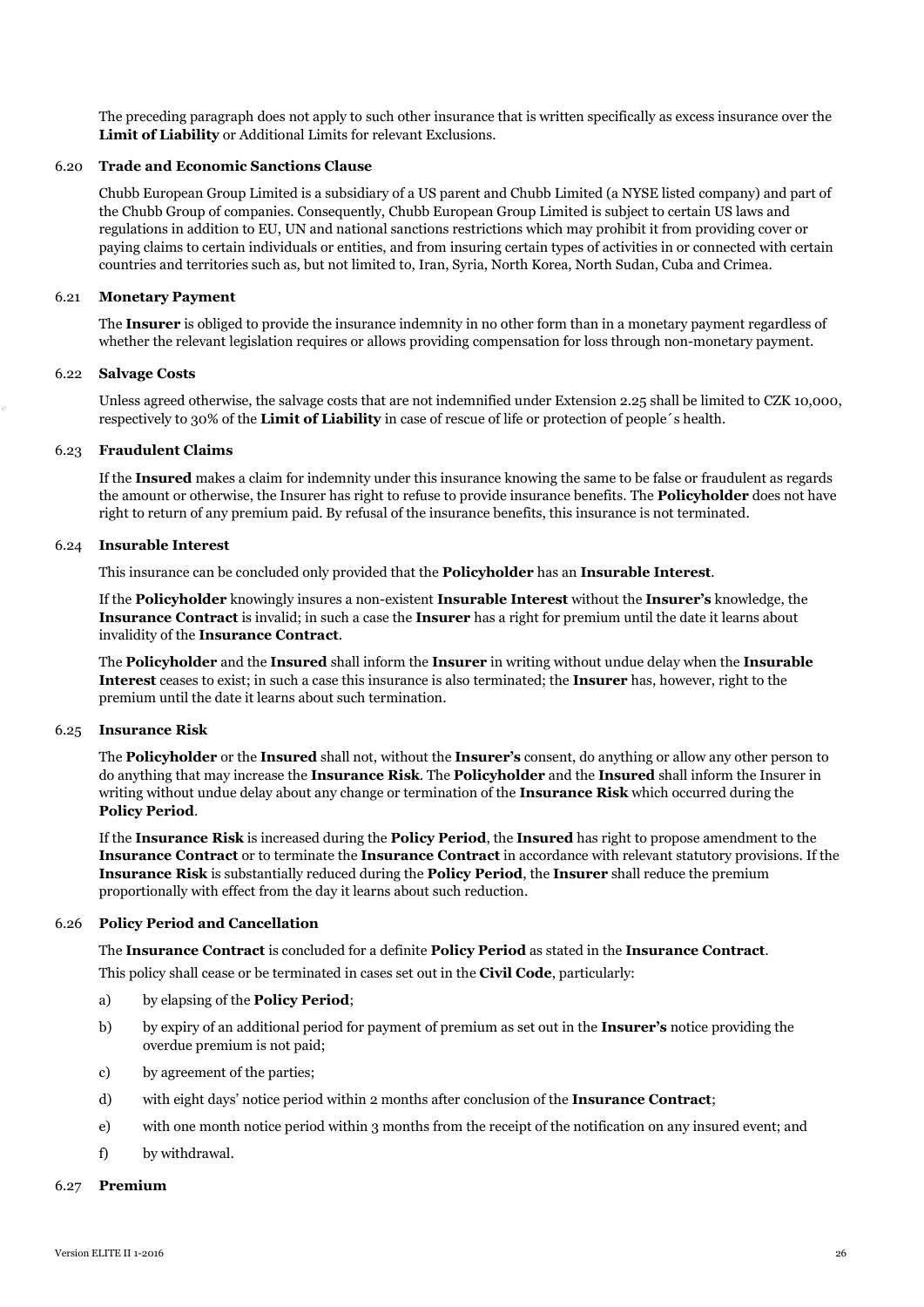The premium shall be a lump sum premium unless otherwise set out in the **Insurance Contract**. The premium is payable within the period specified in the **Insurance Contract**. The premium shall be considered as paid on the date it is credited to the **Insurer's** account as set out in the **Insurance Contract** or if the **Insurance Contract** does not set out such an account to other account duly notified to the **Policyholder**. In case of delayed payment of premium, the insurance shall not be interrupted.

## 6.28 **Written Form and Amendments**

The **Insurance Contract** and other legal acts relating to this insurance shall be made in a written form. The **Insurance Contract** may only be amended by a written agreement of the parties.

#### 6.29 **Delivery**

The **Policyholder** and the **Insured** shall notify the **Insurer** without undue delay about any change of their delivery address.

Communications in writing sent under this policy shall be delivered to the address of a party set out in the **Insurance Contract** or otherwise duly communicated to the sender. The addressee is obliged to ensure that a duly addressed communication is accepted within three working days after first due attempt to deliver. If the addressee makes the delivery impossible (e.g. due to failure to notify the change of delivery address or new delivery address), such shipment is considered to be delivered on the third working day after its posting (or at the fifteenth day after the posting in case the delivery address is outside the Czech Republic).

## 6.30 **Exlusion of Certain Statutory Provisions**

Section 1740 paragraph 3 of the **Civil Code** regarding acceptance of an offer with supplements or variations shall not apply.

Section 1743 of the **Civil Code** regarding late oral acceptance of an offer or acceptance of an offer by behaviour in accordance with the offer shall not apply.

Sections 1799 and 1800 of the **Civil Code** regarding contracts concluded adhesively shall not apply.

#### 6.31 **Complaints**

In case of any complaints or enquiries regarding this insurance, please contact the insurance intermediary through which the **Insurance Contract** was concluded or the **Insurer** on the address stated in the **Insurance Contract**.

If you are not satisfied, you are entitled to refer this matter to the regulatory authority, which is the Czech National Bank. The address of the Czech National Bank is:

#### **Czech National Bank**

Na Příkopě 28 115 03 Praha 1 Czech Republic tel.: +420 224 411 111